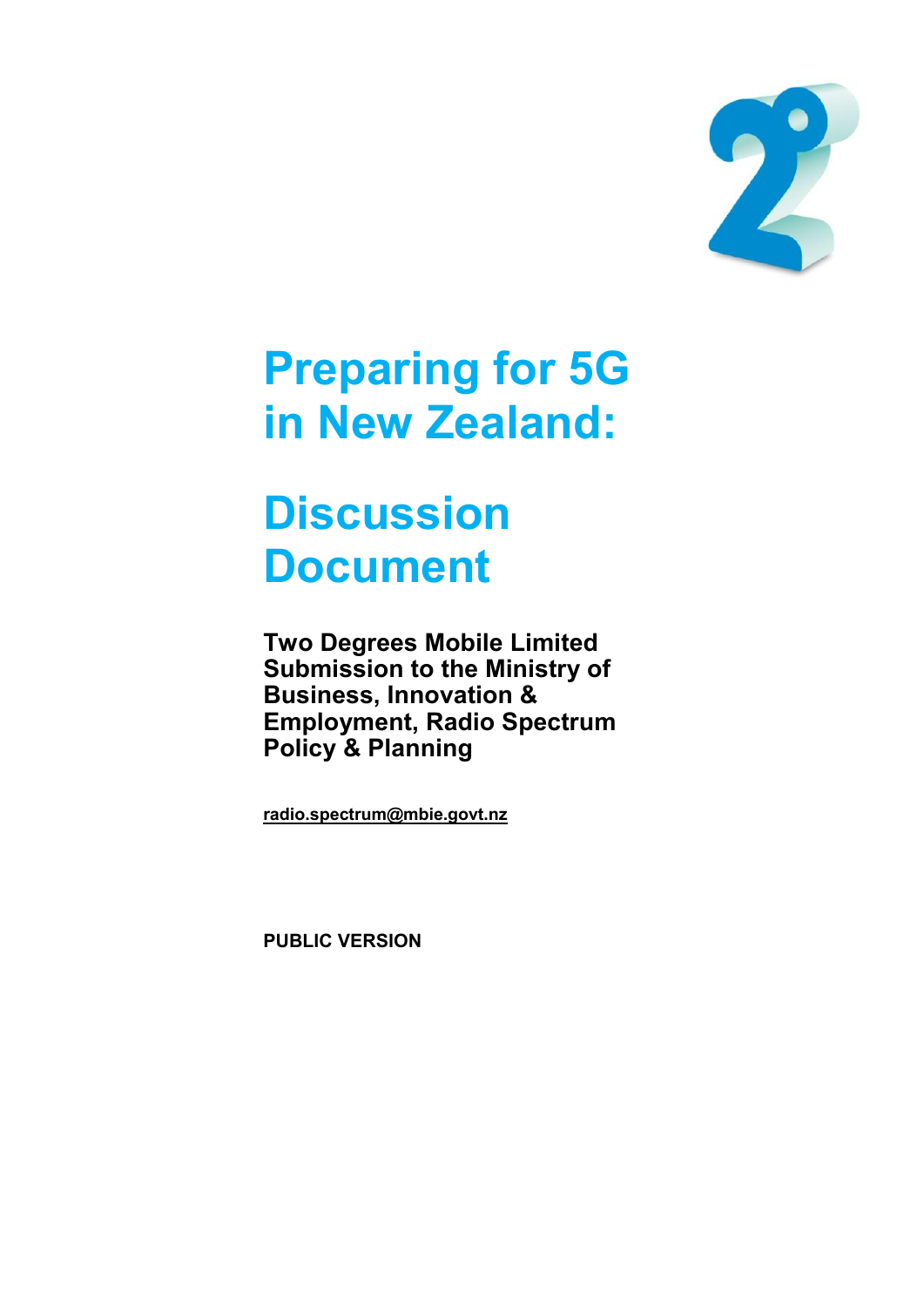# **Contents**

| 1              |     |  |  |  |
|----------------|-----|--|--|--|
| $\overline{2}$ |     |  |  |  |
|                | 2.1 |  |  |  |
|                | 2.2 |  |  |  |
|                | 2.3 |  |  |  |
|                | 2.4 |  |  |  |
|                | 2.5 |  |  |  |
|                | 2.6 |  |  |  |
|                | 2.7 |  |  |  |
|                |     |  |  |  |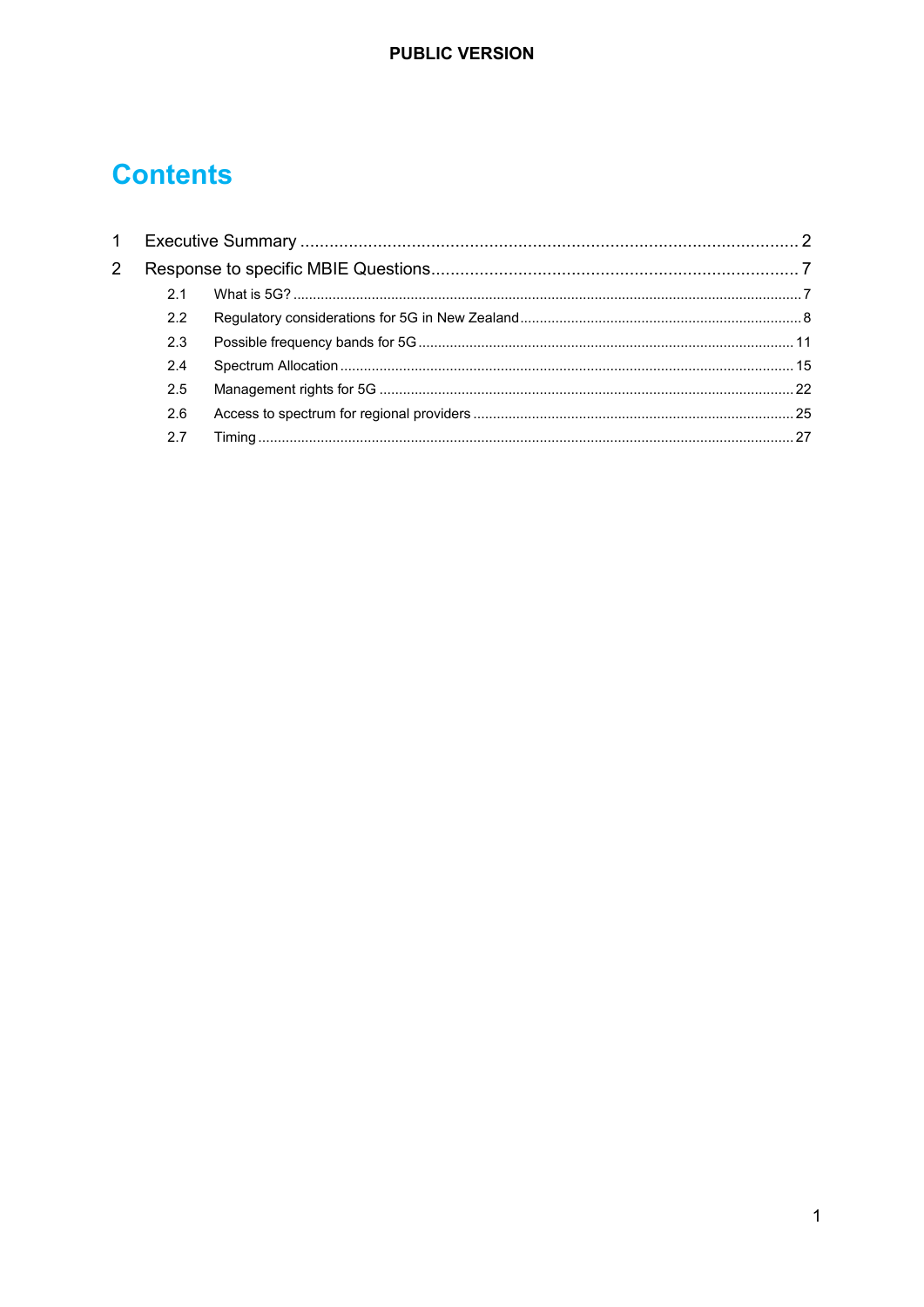# <span id="page-2-0"></span>**1 Executive Summary**

Government 5G spectrum allocations are critical to the future structure of the New Zealand mobile, fixed wireless and Internet of Things (IoT) markets, as well as other emerging markets.

Successive governments have worked hard to enable wireless infrastructure competition. As a result, and without taxpayer funding, 2degrees has made a long-term investment in New Zealand. Launching in 2009, 2degrees has successively deployed 2G, 3G and 4G networks. 2degrees can now reach c. 98%% population coverage via its own network and more than 92% LTE coverage.

New Zealand mobile consumers have reaped huge, well-recognised benefits. A high-cost duopoly has been broken and New Zealanders now have access to three world-class wireless networks, with prices that are 47% and 27% below the OECD average for each of low and serious mobile users respectively, as reported by the latest Commerce Commission monitoring report (December 2017). By comparison, prices are just 5% below the OECD average for fibre broadband.

2degrees is completing its national rollout, expanding its business, IoT and wholesale presence, and looking to invest in 5G. As it does so, the company is concerned that government spectrum decisions could undo hard-fought for gains and undermine future competition in contestable wireless markets.

MBIE has been gamed in the past by promises of increased competition. It is critical the next government 5G spectrum allocation decisions:

• **Ensure ongoing three player national competition.** The Minister and MBIE need to ensure 5G allocation decisions do not allow further increases in spectrum disparity between the national wireless operators. Vodafone and Spark already hold 70% of the IMT spectrum allocated to private rights holders versus 2degrees' 18%<sup>1</sup>. This means that government must ensure 2degrees, the late entrant that does not have a 'war-chest' to purchase spectrum, acquires at least the same amount of 5G spectrum as its national operator competitors, so it can maintain and build on the competition it has brought to the wireless market.

2degrees has stimulated the significant improvement in New Zealand's mobile market, but widening the spectrum imbalance between the late entrant and incumbent operators will constrain current mobile competition and future growth areas such as IoT, 5G fixed wireless and new areas that are yet to develop.

With its national-scale challenger mobile network, 2degrees is uniquely able to constrain the incumbent providers, building on its 4G network and continuing to innovate. Yet as a company still reinvesting heavily in its growth, 2degrees is not in a position to win a bidding war for spectrum.

In the hype surrounding 5G networks, a number of operators have promised improved consumer outcomes if they receive spectrum. MBIE would be wise to avoid outcomes that reward speculators, allocate a scarce resource to those that cannot achieve meaningful scale or allow spectrum to monopoly players with public financing that are seeking to enter competitive markets.

• **Do not undermine future competition in contestable markets.** Monopoly fixed line operators received public financing to create open-access networks that addressed a problem in the broadband market. While the UFB enabled investment in fibre that was otherwise unlikely to occur, planning for 5G network deployment is already being

<sup>1</sup> This excludes 3.5GHz, mmWave holdings and non-IMT spectrum, which have also been acquired.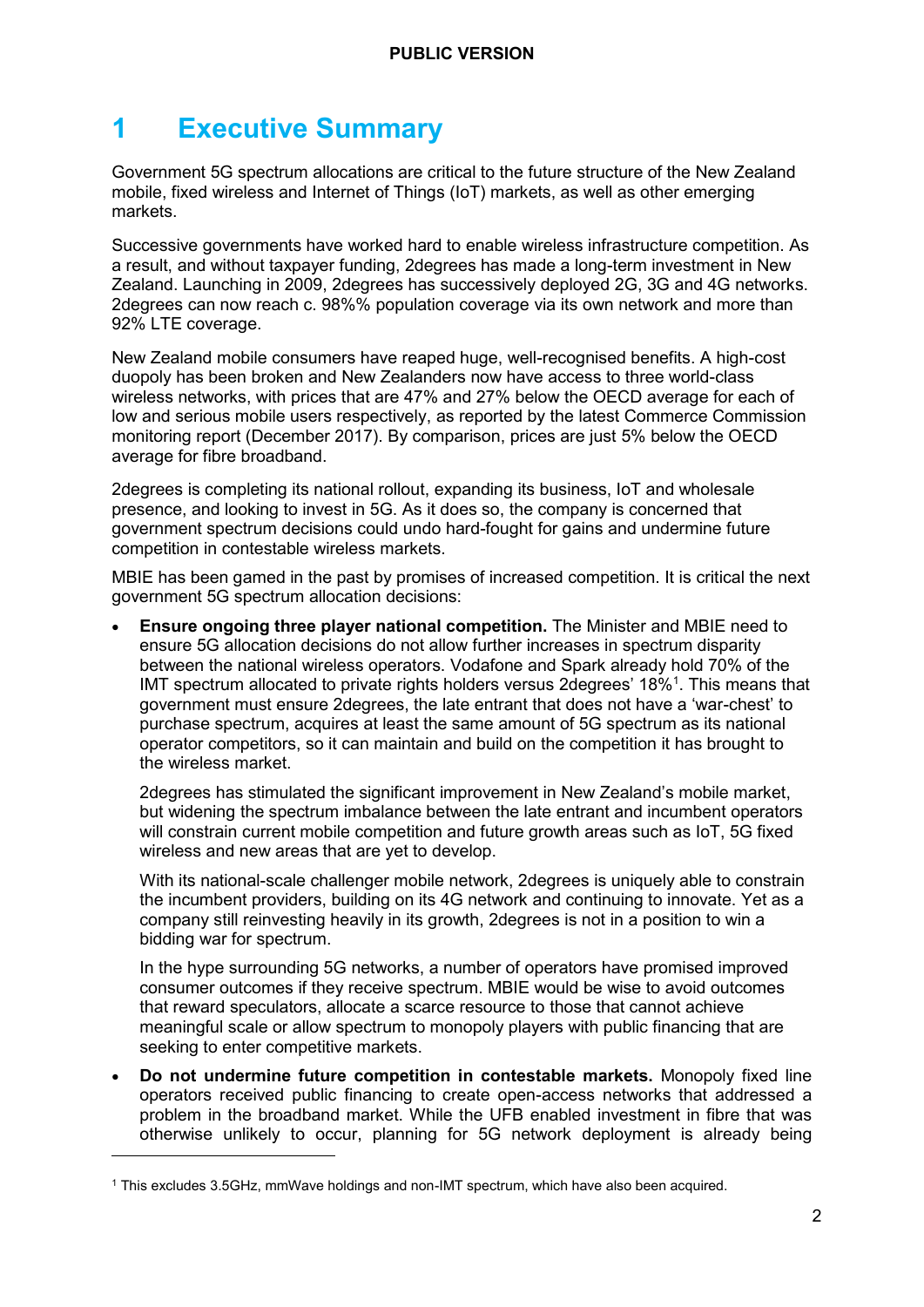developed by several privately-funded operators. This market-driven investment will be complemented by the broadening of wholesale markets and future markets such IoT and connected vehicles. 2

We must avoid a return to the 'Old Telecom' and ensure Chorus is focused on addressing issues with its fibre network, rather than using fixed revenues to distort other markets.<sup>3</sup> The Minister's spectrum decisions cannot be taken in isolation of other changes she is progressing in the Communications portfolio, in particular the Telecommunications (New Regulatory Framework) Amendment Bill.<sup>4</sup>

• **Seek to provide wireless operators with as wide a band as possible**, to facilitate all three national operators getting an efficient allocation of 5G spectrum (80-100MHz each of 3.5GHz spectrum) and an optimal outcome for New Zealand. This will enable them to build on their existing national LTE networks and continue to provide world-class service.<sup>5</sup>

2degrees agrees there is enough spectrum for three national mobile networks, but this depends on decisions the government makes regarding the allocation. For optimal use and benefits for New Zealand, each of the three operators requires 80-100MHz of 3.5GHz spectrum – wider than the proposed 280MHz band (not allowing for guard bands or other uses) $6$ . Currently, the band is used sporadically (in three urban locations) and is underutilised. MBIE should widen the band to include 3.7GHz to 3.8 GHz frequencies, consistent with developments overseas and spectrum efficiency objectives. We appreciate there are current incumbents in these bands (as there are for 3.5GHz), and support options to transition these, including increased regional sharing (consistent with MBIE proposals for other users), consolidation of regional licences and in some cases, potential compensation from 5G allocation proceeds.

- **Consider efficient solutions to regional player needs.** 2degrees recognises the important role regional players have in providing services, particularly to New Zealand's more remote communities. However, continuing to allocate 5G spectrum for non-5G use has costs for consumers. While regional players require continued access to spectrum, for the benefit of New Zealand Inc, the government should consider ways it can minimise these costs and maximise benefits for *all* of New Zealand, rather than extend underutilisation of spectrum. A solution can be found that substantially improves on the current situation and provides for more efficient use of 5G spectrum *and* spectrum access for regional communities. We support a combination of:
	- Serious consideration of the 3.7 to 3.8 GHz band (including sharing with current very sporadic geographic and timing use);
	- Consideration of the first channel in 3.403-3.410GHz and more use of the 2.6GHz TDD band;

-

**]**.

<sup>2</sup> **[**

 $3$  There are considerable issues with the fixed fibre network, including fibre speeds, terms and installation. <sup>4</sup> This includes consideration of Line-of-business restrictions and non-discrimination requirements of the Telecommunications Act, which were agreed at the time regional fibre monopolies were created, and must remain in place to prevent Chorus leveraging its market power in both existing and future markets, and the proposed 'regulatory holiday' on fixed backhaul services that are a key input for fixed wireless and mobile services. We consider Chorus will play an important role in 5G, but this is at Layer 2 or below, and not providing end-to-end services. This does not prevent discussions with Chorus on infrastructure sharing or services at Layer 2 or below.

<sup>5</sup> We note if there was a fourth national entrant this would reduce efficiency, e.g. this could imply only 60MHz bands for each operator. In addition, that operator would not be building on a 4G national network.

<sup>6</sup> If there were to be more than three national bidders this would result in suboptimal amounts of spectrum.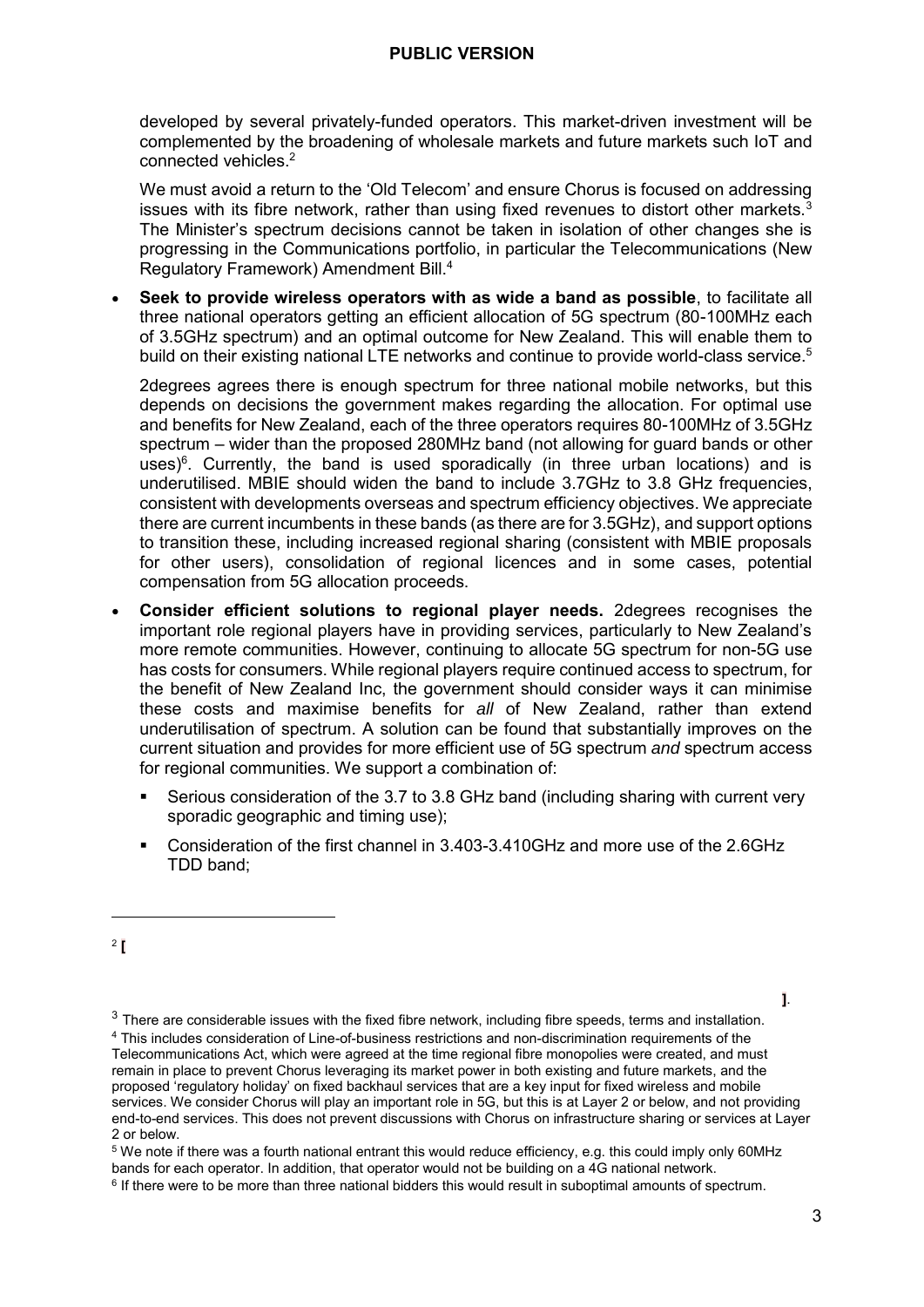- Consolidating the Crown Management rights in the 3.5GHz band into the lower part of the band and allocating licences to regional users;
- Providing shared access to regional providers of national spectrum resource where this is not being used to deliver 5G services by the mobile operators and incumbent satellite operators in the 3.7-3.8GHz band.

There could be potential compensation to regional providers related to transitional costs.

Importantly, we do not support a set aside of "open access" spectrum for Chorus in regional areas. This would be an inefficient use of spectrum and would undermine rural broadband investment and government investments aimed at reducing the digital divide. It is important government considers:

- **.** It is already investing in rural wireless open access infrastructure in the form of the RCG rollout;
- 2degrees, Vodafone and Spark are complementing this with their own significant investments in this wireless infrastructure and will rely on retailing in these areas to cover costs (there is still retail-level competition);
- **•** This infrastructure already has upgrade paths to 5G;
- **•** The economics are already challenging in these areas;
- **EXECT** Facilitating a duplicate open access wireless network in regional areas, and without the expertise of the three largest wireless operators, will be inefficient and a poor use of government funding.

It will also make it more challenging for both parties to justify rural business cases (given lower economies of scale).

- **Don't look to extract maximum value for spectrum.** As this government has acknowledged, spectrum should not be treated as a revenue stream. Higher spectrum costs equate to less funding for network rollout, higher cost inputs for wireless services provision, and ultimately, higher consumer pricing. The economic benefits of better telecommunications infrastructure should be expected to far outweigh the income earned from a spectrum allocation. High spectrum prices also favour larger players, as demonstrated in the 700MHz auction. While Spark and Vodafone have rolled out newer technologies first, 2degrees has led the service and product innovation over those technologies that has truly benefited customers and driven Spark and Vodafone to offer similar products.<sup>7</sup> 2degrees encourages MBIE and the government to keep this in mind when setting the reserve price and payment terms for this spectrum. 2degrees support payments over time.
- **Spectrum allocation should be timely, not premature.** 2degrees supports prioritisation of the 3.5GHz band, including up to 3.8GHz. It is clear this is the key global band for 5G initially and will be critical for operators to commence 5G deployments. We then support prioritization of the 26GHz band, but not allocation pre-ITU standardisation. We also support MBIE's assessment that allocation of 1400MHz and 600MHz are not high priority: New Zealand has a history of allocating spectrum too early, which has resulted in underutilsation of spectrum, limiting of spectrum and the rewarding of speculators. <sup>8</sup> New Zealand depends on larger market adoption by countries using the same band plans, who

<sup>&</sup>lt;sup>7</sup> For example, 2degrees introduced unlimited calling, the prepay combo, Carryover Data, Share Data, Aussie Call & Text, significantly higher data plans and an 'unlimited data' plan, Data Clock, as well as WiFi calling on your mobile (NZ and overseas).

<sup>&</sup>lt;sup>8</sup> Examples include the MDS band in 2.3GHz in 1990, the LMDS band in 26GHz in 1998, the LMDS band at 24GHz in 2002, the 3.5GHz band in 2002, the 2.3GHz band in 2007 and the 2.6GHz band in 2007.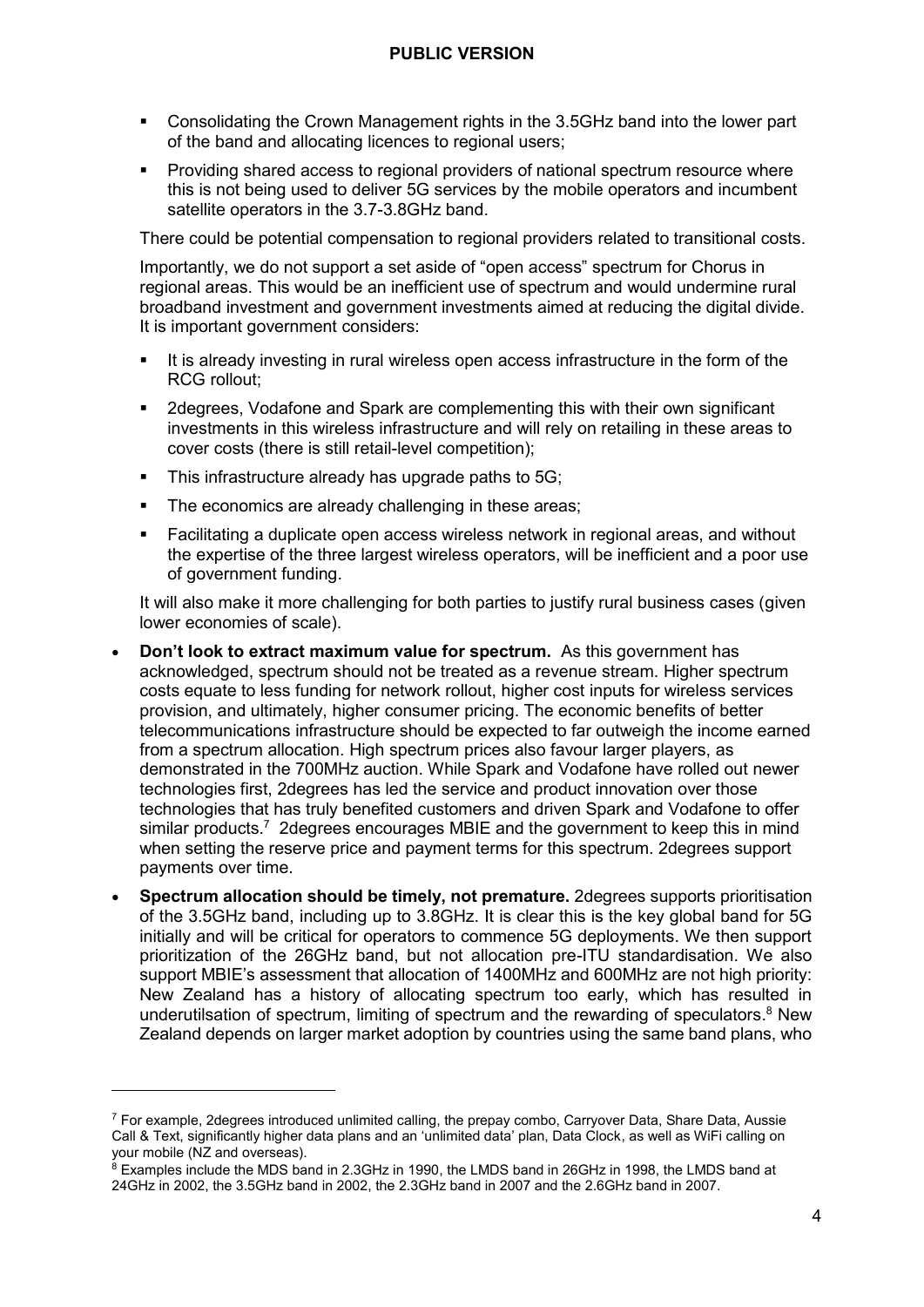enable mass-market devices and equipment. We do not support allocation while the global equipment and device ecosystem is still under development.

In sum, it would be a poor outcome for New Zealand if government 5G spectrum decisions mean:

- Fixed fibre monopolies such as Chorus are allowed to leverage their market power into 5G contestable wireless, IoT and mobile 5G markets;
- 2degrees, the third national mobile entrant that has brought major benefits to New Zealand consumers, is not able to acquire any or enough national 5G spectrum to continue to provide competition benefits;
- Spectrum prices are high, ultimately increasing consumer prices, reducing competition, investment and innovation and slowing network investment.

A summary of our responses to specific questions is provided in the table below.

Section 2 sets out our response to MBIE's specific questions.

### Summary table

| <b>Issue</b>                          | <b>Response</b>                                                                                                                                                                                                                                                                 |
|---------------------------------------|---------------------------------------------------------------------------------------------------------------------------------------------------------------------------------------------------------------------------------------------------------------------------------|
| <b>Industry</b><br><b>Structure</b>   | Infrastructure competition best serves New Zealanders and should be maintained<br>$\bullet$                                                                                                                                                                                     |
| 5G priority                           | The 3.5GHz band should be given the highest priority.<br>$\bullet$                                                                                                                                                                                                              |
| spectrum                              | Consistent with international developments in Europe and the Asia-Pacific, MBIE<br>should include as much as possible of the 3.7 to 3.8 GHz band.                                                                                                                               |
|                                       | 26GHz should be allocated with priority, but not before ITU-standardisation is<br>complete.                                                                                                                                                                                     |
|                                       | We agree allocation of other bands (including 600MHz, 1400MHz, and other<br>mmWave spectrum) should wait for international determinations (relevant to the<br>NZ band plan).                                                                                                    |
| <b>Allocation</b><br>Methodology      | Support an auction with appropriate competition checks such as spectrum caps<br>$\bullet$<br>and enforceable implementation obligations.                                                                                                                                        |
| Implementation<br><b>Requirements</b> | Must be imposed to prevent spectrum hoarding and speculation, and support<br>$\bullet$<br>efficient use of 5G spectrum.                                                                                                                                                         |
|                                       | Should be 3GPP defined 5G technologies (potential exemptions for regional<br>players).                                                                                                                                                                                          |
|                                       | Limitations on on-selling for profit.<br>$\bullet$                                                                                                                                                                                                                              |
|                                       | Site-based rather than population-based where possible (national networks).<br>٠                                                                                                                                                                                                |
| <b>Block sizes</b>                    | Will be impacted by competition limits and bandwidth.<br>$\bullet$                                                                                                                                                                                                              |
|                                       | For optimal use national operators require contiguous lots of 80-100GHz of<br>$\bullet$<br>3.5GHz spectrum, and 800-1GHz of mmWave spectrum. This supports larger<br>blocks as smaller lot sizes when allocating large band sizes are unnecessarily<br>complex and inefficient. |
|                                       | At least 20MHz for 3.5GHz, a mix of larger blocks and 20MHz blocks could be<br>appropriate (size determined by bandwidth available).                                                                                                                                            |
|                                       | At least 100MHz for mmWave spectrum (200MHz may be preferable).                                                                                                                                                                                                                 |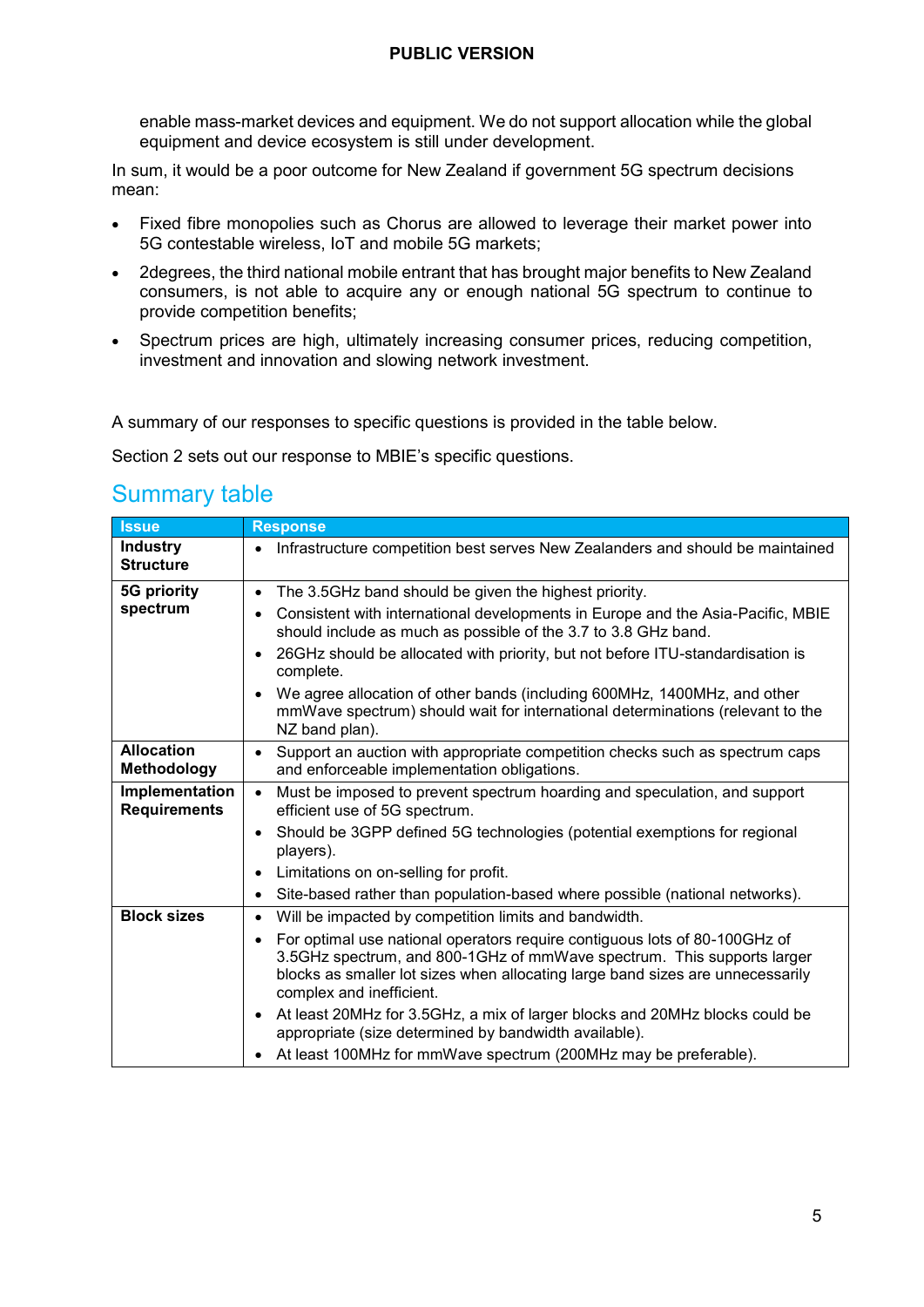| <b>Issue</b>                                | Response                                                                                                                                                                                                                                                                                                                                                                                                                                                                                                                                                                                                                                                                                                                                                                                                                                                                                                                                                                                                                                                                                                                                                                                      |
|---------------------------------------------|-----------------------------------------------------------------------------------------------------------------------------------------------------------------------------------------------------------------------------------------------------------------------------------------------------------------------------------------------------------------------------------------------------------------------------------------------------------------------------------------------------------------------------------------------------------------------------------------------------------------------------------------------------------------------------------------------------------------------------------------------------------------------------------------------------------------------------------------------------------------------------------------------------------------------------------------------------------------------------------------------------------------------------------------------------------------------------------------------------------------------------------------------------------------------------------------------|
| <b>Acquisition</b><br>limits                | Depends on band width available.<br>$\bullet$<br>Must not permit increased spectrum disparity between three national operators.<br>Do not support caps based on 5G maximum carrier width requirements if only<br>280MHz of spectrum is available for national operators. This necessarily implies<br>at least one operator could have very substantially below the 100MHz 5G<br>maximum carrier width requirement and would harm competition.<br>Caps should ensure all existing national players get adequate spectrum (for<br>$\bullet$<br>example a minimum of 80MHz or 100MHz depending on the bandwidth<br>available).<br>Over time, 2 degrees support an overall cap of 35% being applied to total (not<br>band-specific) spectrum holdings (including each of sub 6GHz and mmWave<br>spectrum). Unlike previous spectrum caps that have applied, this cap would apply<br>for an extended term. This reflects that over time we do not consider any<br>particular operator should hold more than 35% of the IMT spectrum and is<br>consistent with international developments. A total spectrum cap also encourages<br>operators to identify and keep the best value spectrum for them. |
| <b>Duration</b>                             | 20 years, to allow for reasonable implementation obligation timeframes,<br>$\bullet$<br>investment certainty and return on investment.                                                                                                                                                                                                                                                                                                                                                                                                                                                                                                                                                                                                                                                                                                                                                                                                                                                                                                                                                                                                                                                        |
| <b>Timing of</b><br>3.5GHz                  | We do not support Government interventions that reward speculation and favour<br>$\bullet$<br>incumbents, for example by compensating players for giving up underutilised<br>3.5GHz spectrum early.<br>We support no intervention (but commercial arrangements are possible) or<br>consideration of a new option: a condition of making a successful bid on 3.5GHz<br>spectrum is that any remaining management right, if any, is forfeited. Given<br>existing Vodafone and Spark holdings, we consider this would free up much<br>spectrum, but not reward speculators or non-users of that spectrum.                                                                                                                                                                                                                                                                                                                                                                                                                                                                                                                                                                                        |
| Regional<br>providers                       | Regional providers should be accommodated in spectrum allocations more<br>$\bullet$<br>efficiently.<br>MBIE should consider a combination of using alternative bands (including 3.7 to<br>3.8GHz, 3.403 to 3.410GHz, the 2.6GHz TDD band, and consolidation of licences<br>within the lower 3.5GHz band as a first preference).<br>Any regional sharing should not disadvantage certain operators and should be<br>able to be combined with full national (unshared) management rights.<br>Of those options identified by MBIE, we would support a combination of MBIE's<br>Option 1 and Option 2, or Option 2, where particular lots in the band share<br>spectrum in certain regional areas and there is a lower reserve price. However,<br>we do not support limiting a national operator to only the top 10 main centres. If<br>pursuing a sharing option MBIE should work with industry to determine an<br>appropriate threshold and measure.                                                                                                                                                                                                                                            |
| <b>Other</b><br>regulatory<br><b>issues</b> | Line of Business Restrictions, regulatory oversight of fibre backhaul inputs, need<br>$\bullet$<br>for a Government representative on Radiation Standards, Resource Management<br>and planning requirements to support lower cost and timely deployment of 5G<br>infrastructure                                                                                                                                                                                                                                                                                                                                                                                                                                                                                                                                                                                                                                                                                                                                                                                                                                                                                                               |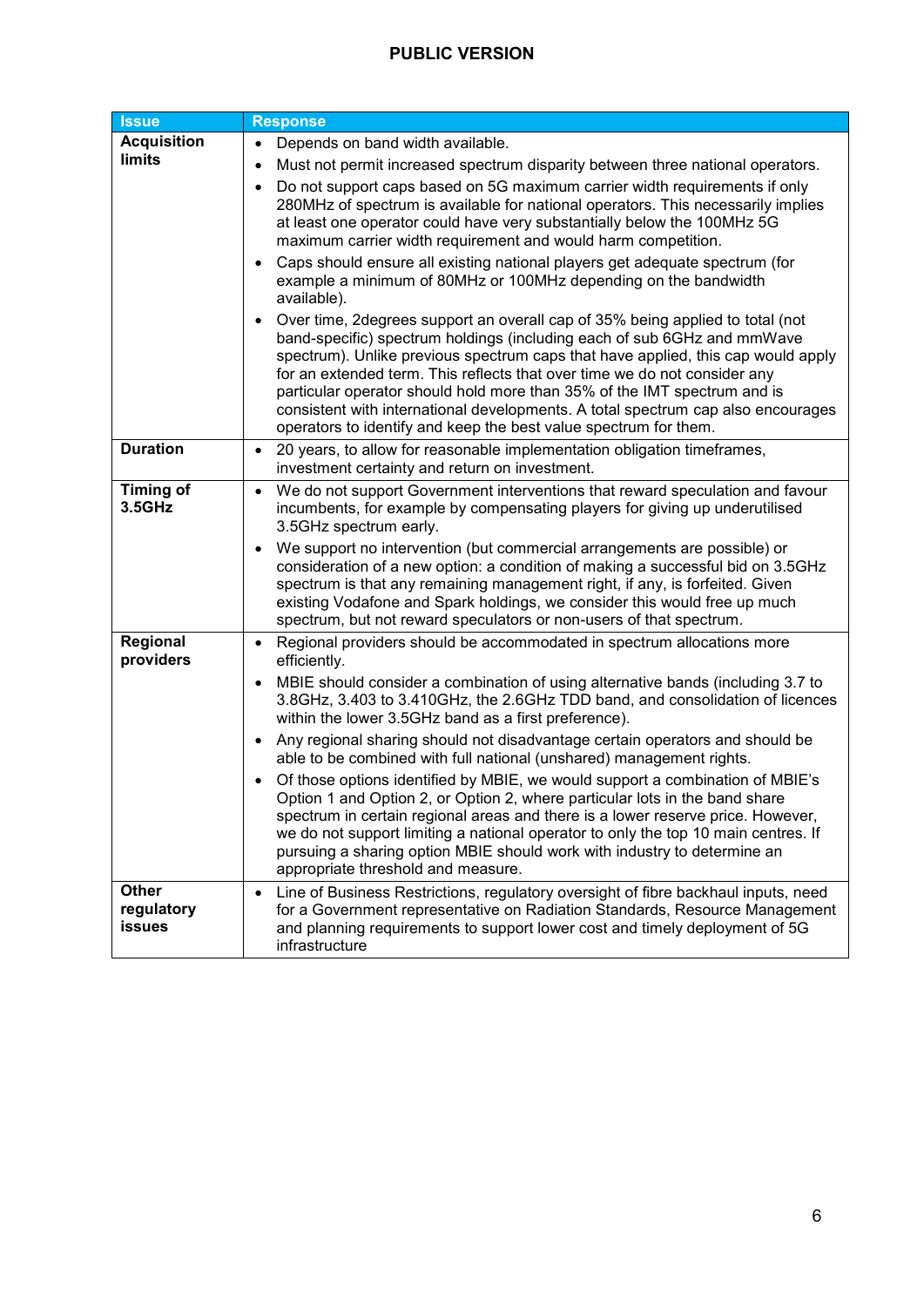# <span id="page-7-0"></span>**2 Response to specific MBIE Questions**

# <span id="page-7-1"></span>2.1 What is 5G?

-

#### **Q1 What are the likely uses for 5G<sup>9</sup> in New Zealand initially and in the longer term?**

"5G" is the next wireless evolution that will be critical to support delivery and developments of traditional 'mobile' voice, text, data and machine-to-machine services, fixed wireless broadband services and the Internet of Things. It will provide for much higher speeds, increased reliability and lower latency (as shifting from 2G to 3G to 4G did in the past), as well as the ability to connect large numbers of devices enabling much greater development of massive machine-to-machine/internet of things applications).

It is the next technology upgrade, but importantly it will not be the last. As with previous generations we expect economic and social benefits throughout the different sectors of the economy - health, education, transport and agriculture to name but a few. Two 5G use cases that are commonly talked about are IoT and connected vehicles, but as MBIE has identified, not all future uses are known - and that is not what is important.

The key is that, building on existing services, 5G will support ongoing advances and innovations of both residential and business services – including industrial and agricultural applications - using substantially increased bandwidth and devices, whatever those developments and innovations are. These will be rural and urban applications, residential, business and industrial. As not all use cases are known, MBIE should not make allocation decisions based on hypothetical use cases.

2degrees must provide 5G both to retain and to increase competition in these markets, including by continuing to support evolving new applications and 'seamless' connectivity across and between these services. The widely recognised benefits 2degrees has brought to the various mobile markets would be undone it cannot remain competitive in the 5G world.

2degrees, which is now nearing completion of its national rollout, are expecting to work with not only traditional residential and more recently business consumers (that will be attracted to enhanced mobile broadband services offered by 5G), but with industry. Industrial applications will be a key driver of New Zealand Inc economic benefits. This includes working with businesses on specific local network and automation requirements, and deployments of IoT applications. **[**

In terms of rollout, 5G will operate in parallel and build on existing networks (including 4G, 4.5G and 4.9G networks). Over time it will require investment in network equipment, base stations, and fibre backhaul, as well as spectrum. <sup>10</sup> While 5G is to some extent the current "hype" word, in reality consumers still demand LTE technology services and will do for some time to come. In fact, LTE advanced services will deliver many of the developments promised by 5G in the near term. Further, it takes time for device penetration to get to a level where the new technology is able to deliver large scale benefits. 2degrees notes that it is planning for further LTE/LTE-A Pro rollouts as well as 5G rollouts to meet consumer demand. **[**

**]**.

<sup>9</sup> We note this refers to 5G standards developed by 3GPP – this has been abbreviated to 5G in the MBIE Discussion Paper. This will be the most common 5G technology to be deployed around the world. 5G standards developed by other standards bodies are not included in this abbreviation.

 $10$  Fixed fibre monopolies (Chorus and the LFCs) will have a significant role in providing inputs.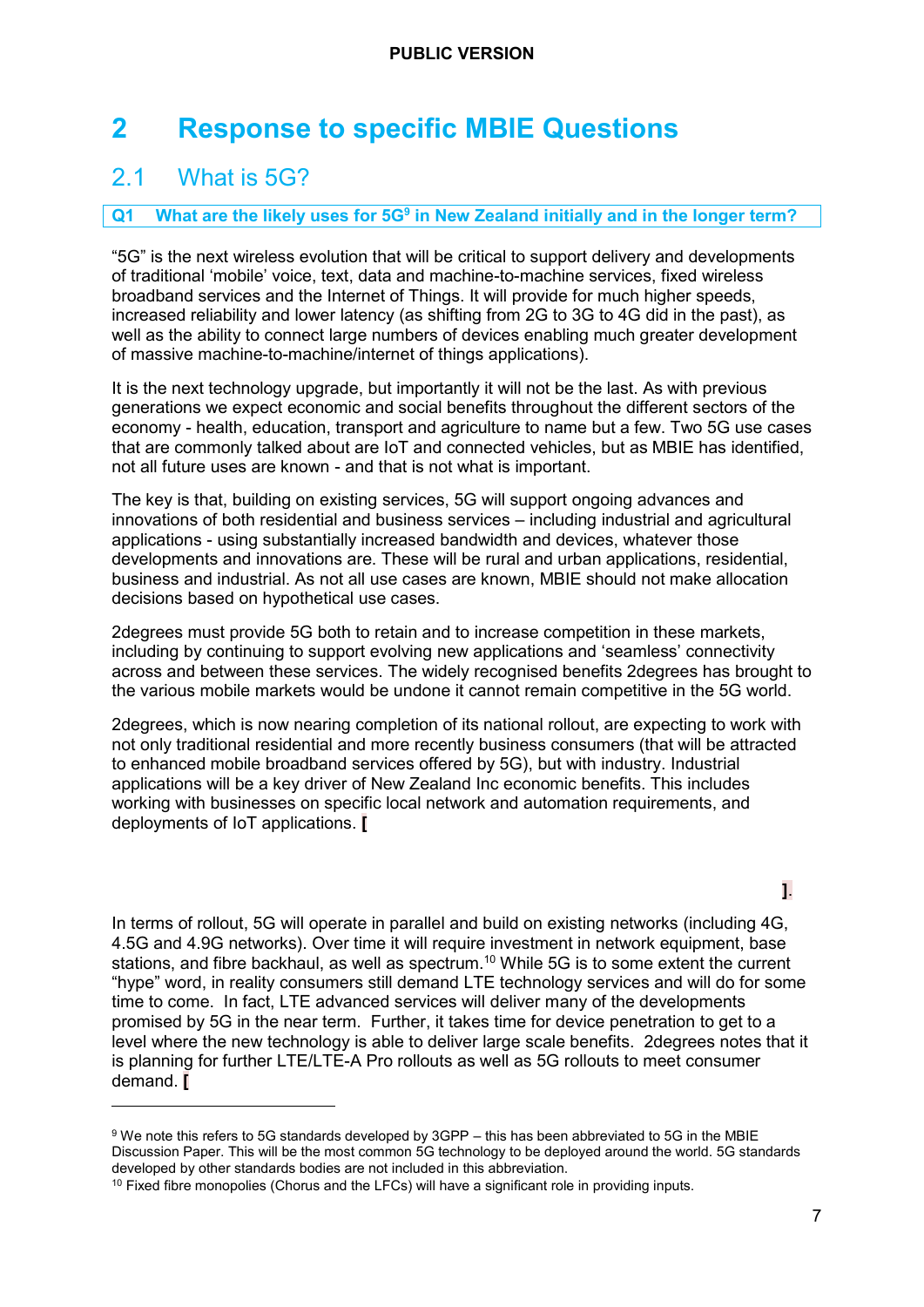**].** Greater densification will be required with 5G as traffic (capacity demand) increases, as well as because of higher frequency spectrum, making relative spectrum holdings between national mobile providers important – including addressing 2degrees' relative spectrum disparity and ensuring 5G allocations do not increase this.

# <span id="page-8-0"></span>2.2 Regulatory considerations for 5G in New Zealand

#### **Q2. Do you consider competition should be encouraged at the infrastructure level or purely at the retail level for 5G? Why?**

New Zealand has seen substantial benefits from mobile infrastructure competition in 2G, 3G and 4G technologies, with the entry of 2degrees. Preventing continued wireless infrastructure competition, encouraged by successive government policies, for 5G is in our view very short term thinking and would undermine all these benefits for consumers, and result in significant investor uncertainty in the New Zealand regulatory system.

The New Zealand wireless market is not the same as the fixed market, where government intervened following a lack of willingness to invest. In wireless, all three national wireless operators are seeking to invest in 5G, without government funding. Due to this investment and competition to date, New Zealand performs well by international standards. This is evidenced by both benchmarking of price and network performance measures such as downlink throughput. For example, the latest Commerce Commission benchmarking report found that New Zealand's mobile pricing was 47% and 27% below the OECD average for low and high users respectively. This compares to only 5% below the OECD average for the entry-level speed (100/20Mbps) fibre product (unlimited with standard phone line) based on UFB provider products.<sup>11</sup> 4G services are already over 92.5% population coverage on all three networks, and 4G network speeds are ranked amongst the top in the world.<sup>12</sup>

Further, 2degrees is now at the stage of completing its national rollout – now with c.98% population coverage on its own network **[**

**]**. It would not make sense for the government or consumers, if government prevented this.

While 5G will require densification over time, we note that:

- Densification is needed to deliver the faster speeds in higher frequency bands: it will be required regardless of the number of networks;
- A single network is not likely to significantly reduce the site build cost as there are likely to be little savings in radio requirement needed to support bandwidths used by all three operators. Further, a single network will be a new build as opposed to an incremental build for existing operators, leading to higher establishment costs.
- A single shared network is not without complexities. Network sharing places significant commercial complexities and restrictions on operators and, as we have seen in Europe and Australia, did not deliver the benefits originally envisaged.

<sup>11</sup> Commerce Commission, Annual Telecommunications Monitoring Report, 20 December 2017.

<sup>&</sup>lt;sup>12</sup> International benchmarking provided by our vendor places New Zealand in the top 10 for 4G speeds (global ranking of download throughputs). OpenSignal's report (February 2018) ranks New Zealand 4G speeds as 8<sup>th</sup> out of 88 countries, and well ahead of countries such as the UK.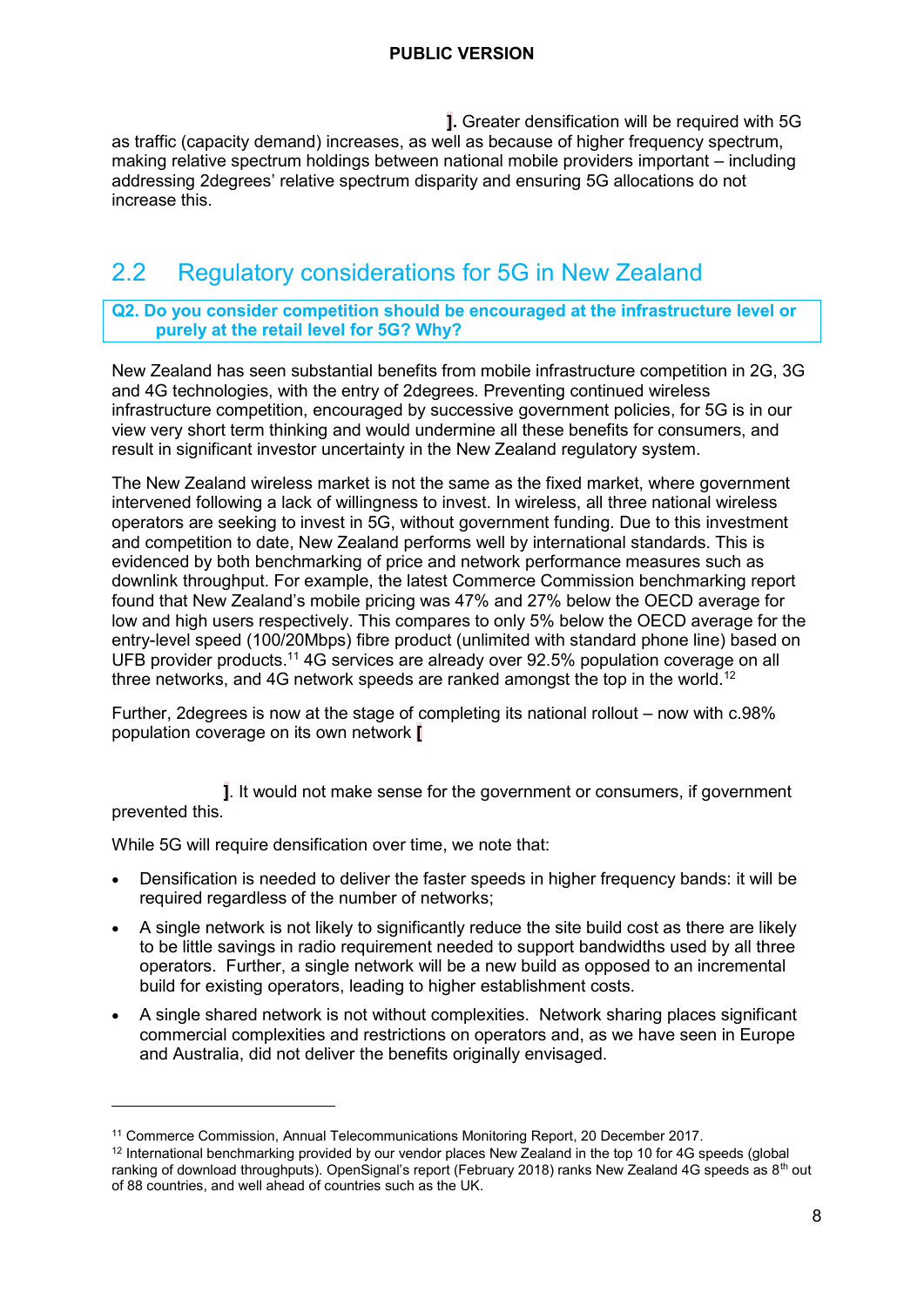- Operators are able to share infrastructure where that makes sense (and for example are doing so with the Rural Connectivity Group initiative), which due to competition at a retail level and national pricing enables rural customers to continue to benefit from infrastructure competition.
- Various forms of infrastructure sharing are possible and the regulatory framework should allow operators to explore the most appropriate areas/forms of infrastructure sharing as 5G develops, not force particular forms of sharing (which are likely to be inefficient).

Government should concentrate on ensuring that where fibre monopolies have been established, and including receiving taxpayer funding (and associated benefits in financial position), that access to the fibre products are on competitive terms. For example:

- UFB products are not improving at the same pace as wireless products, which are benefiting from infrastructure competition. Lack of innovation in UFB has made fixed wireless access product offerings more attractive to consumers than they would otherwise be. For example, Chorus demonstrated the new GPON technology in October 2015. However, it has no plans to roll out this technology as there are no commercial or regulatory pressures to do so. Contrast this with the mobile industry where operators are continually improving the network and the products and services due to competition between the three national operators.
- While in mobile continual competition means innovation and better and faster products are being provided at the same price, changes in UFB products have been limited.<sup>13</sup> Chorus and LFCs should concentrate on improving the UFB (including speeds, product terms and the installation process) and providing quality open access fibre input services to other operators to ensure New Zealand truly benefits from the fibre network, rather than enter contestable markets. Improved fibre services will be a requirement to 5G roll out and Chorus and LFCs could hold back 5G services if they continue their current rate of innovation.
- The key fixed fibre products that input to mobile and wireless services, must be subject to relevant regulatory oversight, including:
	- Non-discrimination: for all markets (existing and future) Chorus should not be able to favour itself in providing fibre products;
	- Fibre backhaul inputs: These must be subject to regulatory oversight and not subject to a very high price cap and exemptions from Schedule 3 and the Commerce Act (less regulatory oversight than competitive mobile operators).

In addition, fixed monopolies that have received taxpayer funding (and will be subject to a revenue cap) should not also be supplying wireless services that use their regulated asset as an input. This undermines the UFB initiative and allows them to leverage their market power into contestable markets (whether or not they are open access), and will constrain or prevent multiple operators, that are investing and innovating in those markets. This includes Internet of Things applications, mobile and fixed wireless access services above Layer 2, all of which multiple operators are investing in.

Allowing a subsidised monopoly to control and constrain the fixed and mobile markets will only undermine the hard-fought gains made over the years. The current line-of-business

<sup>&</sup>lt;sup>13</sup> It is notable that Chorus has upgraded its VDSL services to compete with LFC fibre and in return LFCs have dropped the price of GB fibre to compete with the VDSL service in their areas. However, the Chorus GB service is priced higher as it does not have the same competitive pressure in areas it has fibre. Further the Chorus GB fibre is significantly more expensive than LFC fibre. This is the type of behavior one could expect once Chorus is able use its monopoly advantage in currently competitive markets.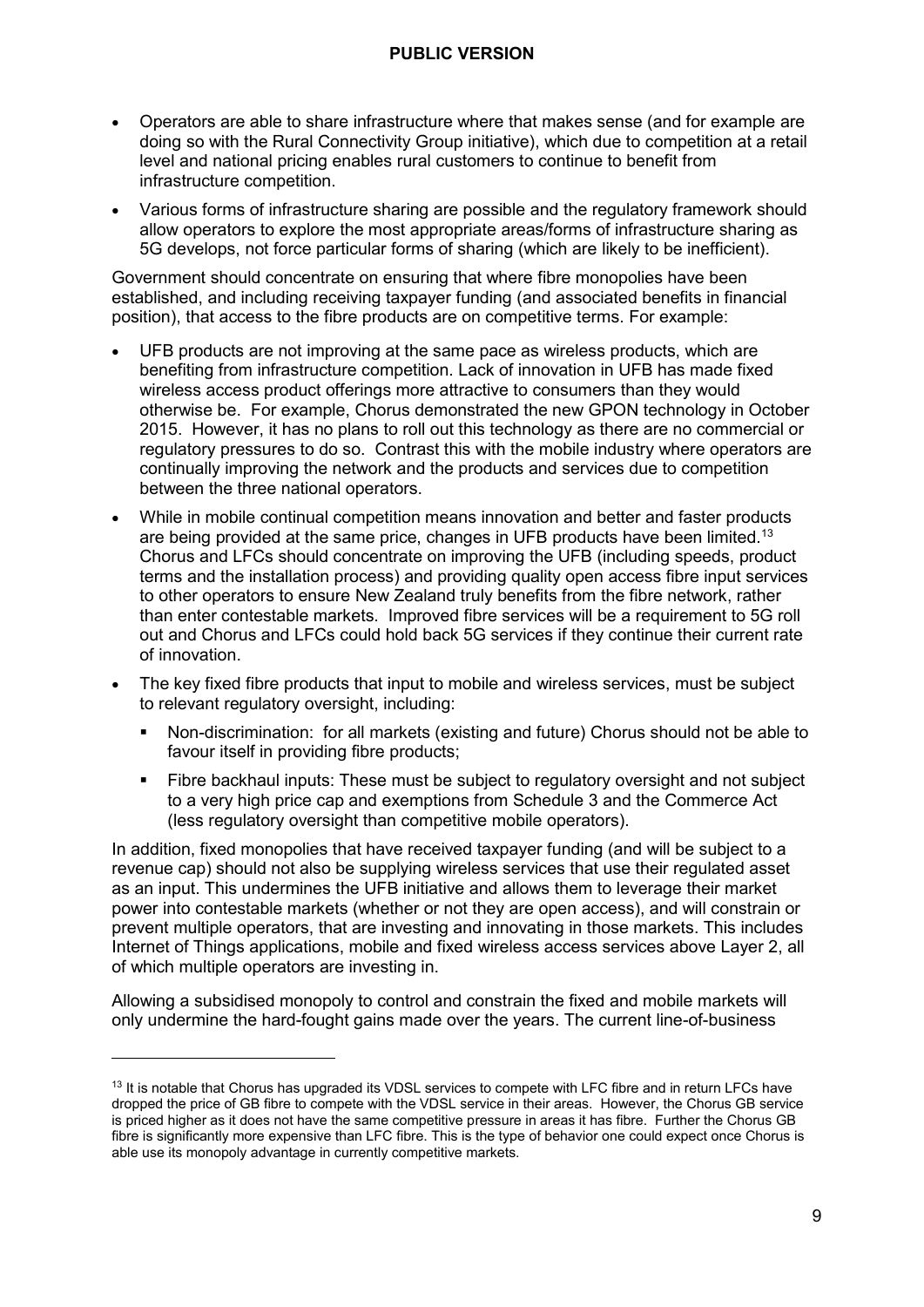restrictions of the Telecommunications Act, which prohibit Chorus from offering above Layer 2 services, end-to-end services and retail services appropriately recognise this and it is critical these are not removed. 14

2degrees is strongly opposed to Chorus (and other LFCs set up with the Crown) leveraging their tax payer funded/subsidised fibre network and related financing position to the detriment of existing operators who have had to privately fund the roll out of cellular networks. If government allowed this, this would likely to take New Zealand back to pre-local loop unbundling days, where investment was limited, service quality lagged other OECD countries, innovation was limited and prices were high. It would mean:

- Substantial and ongoing regulation would be required relating to additional services and investment in those services;
- Significant complication of the current process for implementing the new Telecommunications (New Regulatory Framework) Bill, and likely delays (this includes impacting the pricing of fibre services to other players also using the fibre network).

Rather than trying to get Government to allow them to leverage their subsidised fibre to constrain competition from mobile operators, we consider they should innovate in the fixed markets they were established to deliver to. Current competition from mobile is the only market lever that will force the fixed monopolies to innovate. If this lever is taken away, then both fixed and mobile markets will lose the hard-fought gains of the last decade.

#### **Q3. What regulatory issues need to be considered from a 5G perspective in New Zealand?**

To support 5G deployment in the interests of New Zealanders, in addition to spectrumrelated decisions (including competition related checks that ensure the third mobile entrant is not squeezed out of the future markets), the Government and regulators need to:

- Ensure the Government's decisions on the **Telecommunications (New Regulatory Framework) Amendment Bill** support efficient 5G deployment (including Chorus and LFCs offer competitive-equivalent fixed backhaul inputs for 5G wireless networks (and quality UFB products). Dark fibre is critical to connecting base stations and we are likely to see a significant increase with 5G roll out. An increase in dark fibre use will need to be factored into calculating future dark fibre wholesale prices.
- Ensure any future Government initiatives take into account significant investment demands on operators at a time of considerable regulatory, commercial and technology uncertainty. We note multiple Government and regulatory reviews and initiatives are currently underway increasing regulatory uncertainty at a time 2degrees is looking to invest. This includes a significantly delayed decision on 1800/2100 MHz renewals, a Mobile Market Review and a new Digital Economy and Inclusion Advisory Group (with no representation from key telecommunications operators in New Zealand).
- **Radiation Standards:** Provide a Government representative to address public concerns that arise regarding the radiation standards set by Government. New Zealand standards are consistent with international standards, which we consider is appropriate, and to which New Zealand operators comply, however we note there is clearly some public concern and lack of education over this issue. The network builders are not viewed as an

<sup>&</sup>lt;sup>14</sup> This is our strong recommendation regarding the Telecommunications (New Regulatory Framework) Amendment Bill and is a widely supported position.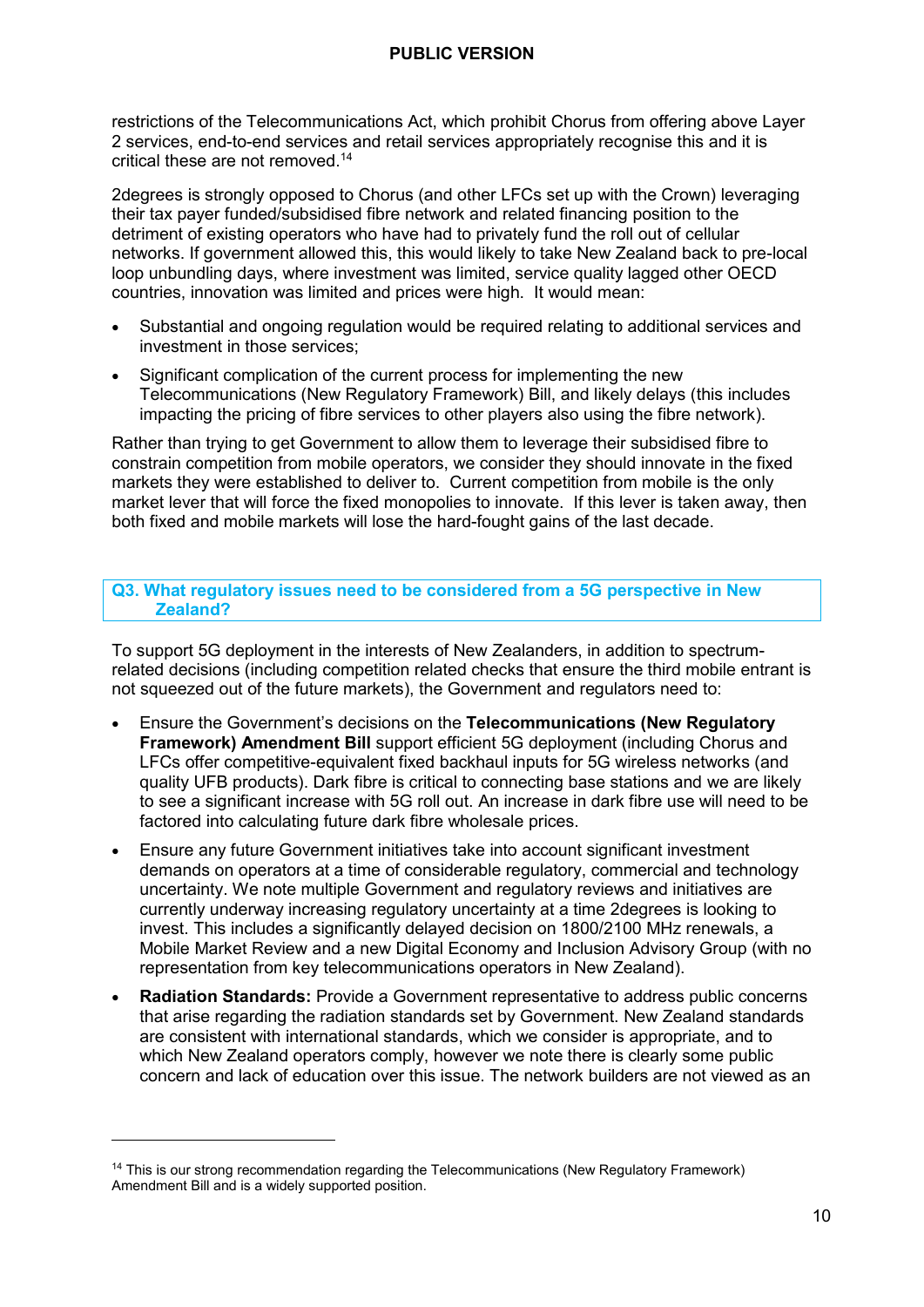independent source to explain the standards we comply with and we consider the Government has a role in explaining the standards it sets.

- Continue to work with industry to address **cybersecurity and privacy risks** in 5G's new types of network deployments and systems.
- Ensure resource management and planning requirements support low cost and timely deployment of infrastructure:
	- Although released recently, the National Environmental Standard for Telecommunications Facilities (NESTF) was subject to a three to four year process to develop. As a result, it is already out of date and is unlikely to cover a number of the deployment scenarios that will be required as a result of 5G. The NESTF is also not a comprehensive rule-set for telecommunications operators, with a complex interface remaining with local and regional plans. The status of National Standards for Infrastructure is also currently unknown. As a result, deployment is likely to be hindered by costly resource consenting issues, including unnecessary costs due to marginal non-compliances.
	- We consider the following aspects will require regulatory assistance to ensure 5G is effectively delivered:
		- Access to third party (including local Government) assets. This is currently reliant on ad hoc processes and a 'first come first served' approach. We believe the current processes can be made more efficient with a better outcome for the environment;
		- Requirements for New Developments (for example provision for in-building coverage solutions);
		- Radiofrequency Compliance in NESTF; and
		- Support for larger antenna sizes to deliver higher order MIMO.

#### **Q4. What aspects of these regulatory issues are most significant for 5G?**

In addition to ensuring competition checks are in place that do not place the third entrant a disadvantage, we consider that ensuring 'competitive' dark fibre backhaul inputs and a resource management process/rules that support 5G deployment are critical to the success  $of$  5 $G$ .

# <span id="page-11-0"></span>2.3 Possible frequency bands for 5G

#### **Q5. Do you agree that the 3.5 GHz band is the top priority for allocation for 5G?**

2degrees supports the allocation of the full 3.4 to 3.8 GHz "3.5GHz band" for 5G, not just the 3.4 to 3.7 GHz proposed. This 3.5GHz band will be the first priority band internationally. Not only equipment support, but adequate device support for this band is expected by late 2019 for 2020 deployments. We therefore support the MBIE re-planning this band for 5G and TDD (per our response to Q26).

MBIE is not currently considering the 3.7 to 3.8 GHz band, likely to be allocated in Europe and in the Asia-Pacific for 5G. This limits New Zealand's options in terms of band lots, number of efficient 5G operators that can be supported (for example 280MHz cannot support three national 100MHz providers) and regional allocations. Over time it is likely to be considered inefficient use by New Zealand of a key IMT 5G band.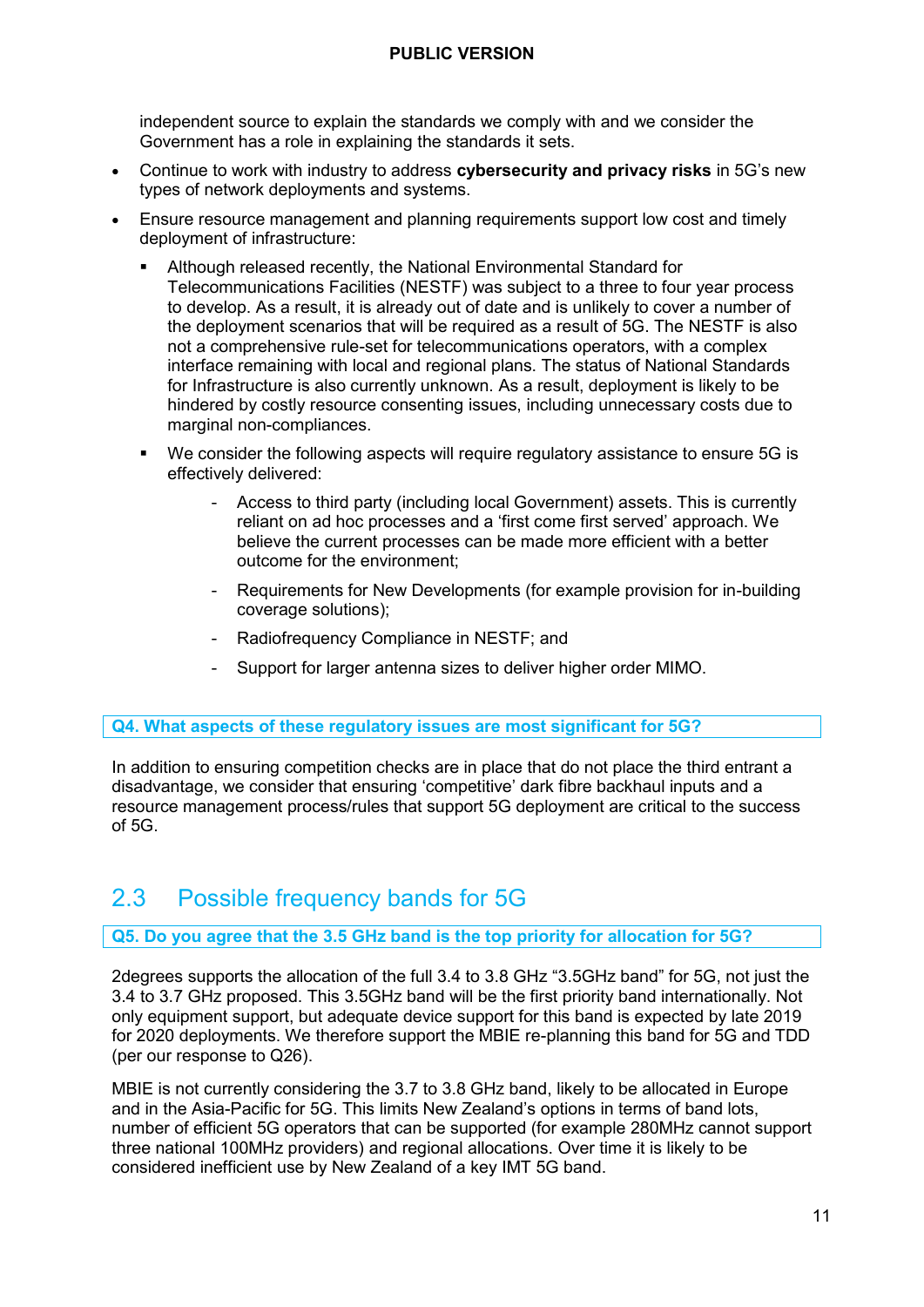While we understand there are some users on this band (as there are on the rest of the 3.5GHz band) to support both increased efficiency of spectrum, consistent with Government objectives, and continued access to spectrum by those operators, we support MBIE considering whether:

- These can be more efficiently consolidated to free up some of the band for allocation to 5G use;
- Whether these can be more efficiently consolidated to free up some of the band for allocation to regional operators (consistent with MBIE's regional sharing option);
- Alternative spectrum allocations for (some) licences, for example there are potential alternatives available for licences held by TVNZ and Vodafone;
- We note that, as shown in the MBIE RSM SMART database, there are currently only 8 licences in the 3.7-3.8GHz band in only 3 locations<sup>15</sup>. Given that the satellite licences are in urban areas, this provides MBIE with an opportunity for parts of this band to have regional sharing, consistent with its thinking on other sections of the band. It is very inefficient to reserve such a large bandwidth in 5G spectrum for such limited use, and this would remove impediments to national operators offering more 5G services in regional areas over time. Not using the band 3.7 to 3.8GHz band outside areas where the current licences are will deny significant economic benefits to New Zealand.
- 2degrees actually considers there are better alternatives for TVNZ and Vodafone instead of using satellite connections and would support these licences being moved as an alternative to regional sharing. However, to do this, we would support the cost being borne from the allocation proceeds and not the incumbent rights holders.

We further address spectrum access for regional operators in our response to Q32 to Q34.

#### **Timing**

-

Regarding timing of the availability of the 3.5GHz band, we understand current right holders of 3.5GHz have prevented reallocation prior to October 2022 to date, despite MBIE's efforts. 2degrees are not a current holder of 3.5GHz and (as set out in our response to Q36 and Q37) we are strongly against the Crown compensating speculators for giving up unused/under-utilised spectrum early. We are also against providing compensation to such operators, which is effectively money that can be used to bid against non-incumbents such as 2degrees.

To address this, we propose what we consider a fairer option to provide earlier access and not favour existing rights holders in our response to Q35. Any successful bidder in the future allocation would forfeit their existing management rights. We note that given incumbent rights holders that wish to deploy 5G on this spectrum need it to be re-planned for TDD, this could assist those incumbent holders receiving re-configured spectrum early.

**Q6. Do you have any comments on reallocating 3587 to 3690 MHz for 5G?** 

2degrees supports the allocation of 3587-3690MHz for 5G use. We consider interim measures can be applied to ensure access excluding the immediate areas beside the satellite gateway earth station in North Auckland.

<sup>&</sup>lt;sup>15</sup> The two TVNZ licences are practically in the same location.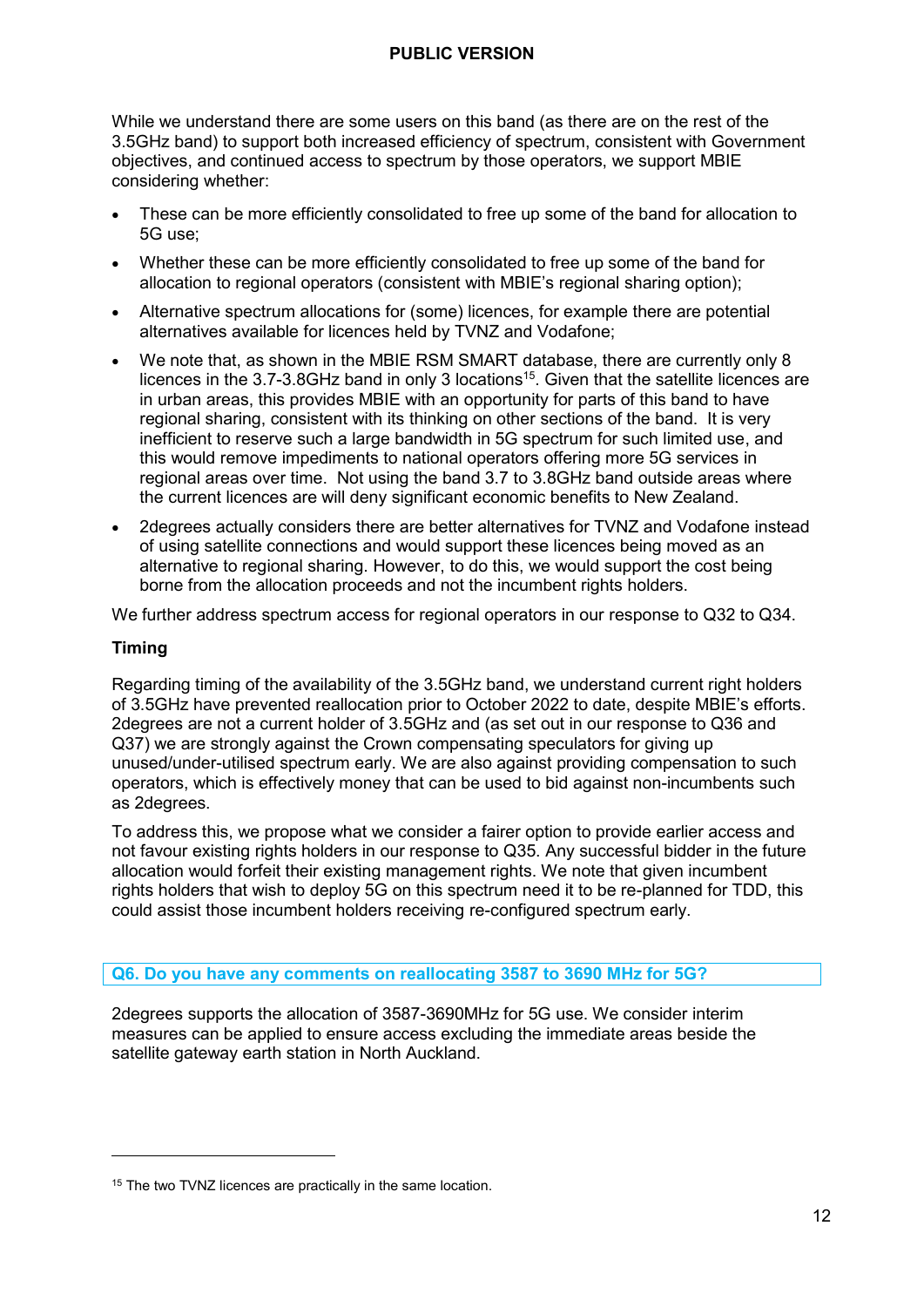**Q7. Do you agree that the 26 GHz band is a high priority for allocation to 5G in New Zealand?** 

2degrees support the allocation of the 26GHz band (24.25 to 27.5 GHz) for 5G and therefore support non-renewal of remaining rights in this band, which would underutilise a key future 5G band.

However, consistent with previous MBIE policy and with MBIE's current proposal, we do not support allocation prior to the identification and finalisation of ITU standards. We support further work being undertaken on the band once decisions at WRC-19 are known. The 3.5GHz band remains the priority band being allocated worldwide.

2degrees understands that the third generation partnership project (3GPP) has already started work on the bands 24.25-27.5 (n258) and 27.5-29.5GHz (n257) but this work is yet to be completed, and the WRC-19 identification and band plan developments yet to be finalised.

Given the importance of the 26GHz band for providing future high gigabit connections, we consider that the negatives from premature allocation are likely to outweigh any benefits from early allocation.

We note while the US is likely to allocate parts of the 26GHz band, New Zealand spectrum allocation is generally aligned to Europe and now to Asia-Pacific, not the US. Unlike the US, New Zealand does not have the scale to influence device availability. The WRC-19 identification is aimed at identifying a larger bandwidth compared to the current US plans.

We understand some parties may push for early allocation of parts of this band. We note if MBIE does allocate any of this spectrum early e.g. 28GHz, it must be considered subject to a wider spectrum cap applying to mmWave bands, to ensure MBIE is not allowing certain operators to acquire a disproportionate amount of spectrum in what will be a key 5G band, giving them a significant advantage in future.

2degrees would like to remind MBIE that the long-term cost of any distortion from premature allocation is expected to significantly outweigh any benefits from early allocation. Any benefits from early allocation will be incremental to those delivered by 3.5GHz and will be more limited than for 3.5GHz, given device support for mmWave bands will not be as widespread as the 3.5GHz band.

#### **Q8. Would this band be of interest to your organization for trials for 5G services in New Zealand?**

**[**

**Q9. Do you agree that the 31.8 to 33.4 GHz, 40.5 to 42.5 GHz and 42.5 to 43.5 GHz bands are a low priority for allocation to 5G in New Zealand?** 

2degrees supports MBIE's assessment that these are lower priority bands for New Zealand allocation and that these should be further considered following WRC-19 decisions.

**]**.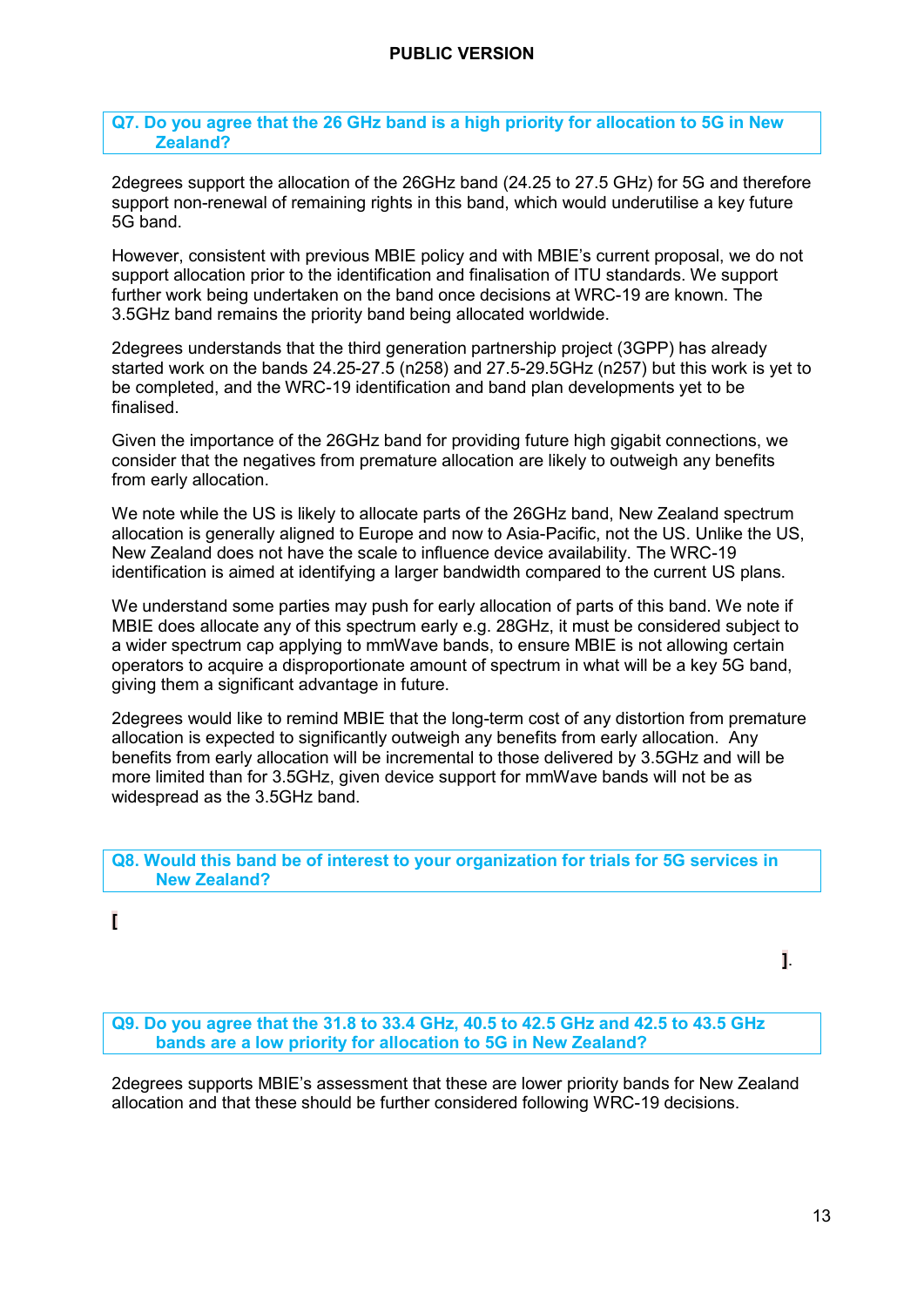#### **Q10. When do you think equipment is likely to become available in the bands identified in Q9?**

It is important to clarify between availability of network equipment versus availability of user devices or handsets, and importantly mass-market availability allowing benefiting from economies of scale.

Getting network equipment support is relatively easy. Vendors are able to produce radio units for the required bands. However, getting handset and other device support is dependent on a large operator or operators rolling out before scale economies are achieved. 2degrees believes that key issues for the uptake of services is the availability of suitable mass market devices. New Zealand benefits from mass market equipment and devices to provide affordable services to consumers.

Given the bands identified in Q9 are not priority bands for most countries, it is unclear when there will be mass market devices available for this band. With international focus on 3.5GHz initially and 26GHz, this is better considered following those allocation decisions.

#### **Q11. Do you have any comment on the possible allocation of 27.5 to 29.5 GHz to IMT?**

2degrees considers the value of allocating the 27.5 to 29.5 GHz band is linked to international developments and the availability of device support for this band. While we are aware of developments in the US, Japan and South Korea regarding (at least some of) this band, this represents only a handful of countries, and countries that New Zealand spectrum allocations are not aligned too, which could limit device support.

As set out in our response to Q7, our view is that any spectrum acquired in this band must be subject to a wider spectrum cap for mmWave bands to ensure MBIE is not facilitating substantial advantage in key future 5G spectrum bands.

**Q12. Is there demand for alternative uses other than IMT of the 1400 MHz band? If so, what uses?** 

2degrees consider that MBIE should allocate the 1400 MHz band to IMT use, consistent with the WRC-15 decision. Given this international decision, over time this is likely to be its highest value use.

Given the current uncertainty surrounding the proposals for this band and the lack of ITU standardization to date, 2degrees supports MBIE continuing to follow this at the ITU before starting the re-planning process, and we support MBIE's assessment that this is a low to medium priority band for reallocation.

We do, however, support MBIE considering how best to shift existing users out of the band in light of future IMT deployment - and providing certainty to users regarding future use and expectations.

**Q13. When is the demand likely to require consideration of reallocation of the 1400 MHz band for IMT, if at all?** 

Demand for this band is related to device availability, not simply capacity demand. As per our response to Q12, it is not clear when the technical work for this band is likely to be completed, but this does not appear to be a high priority band internationally.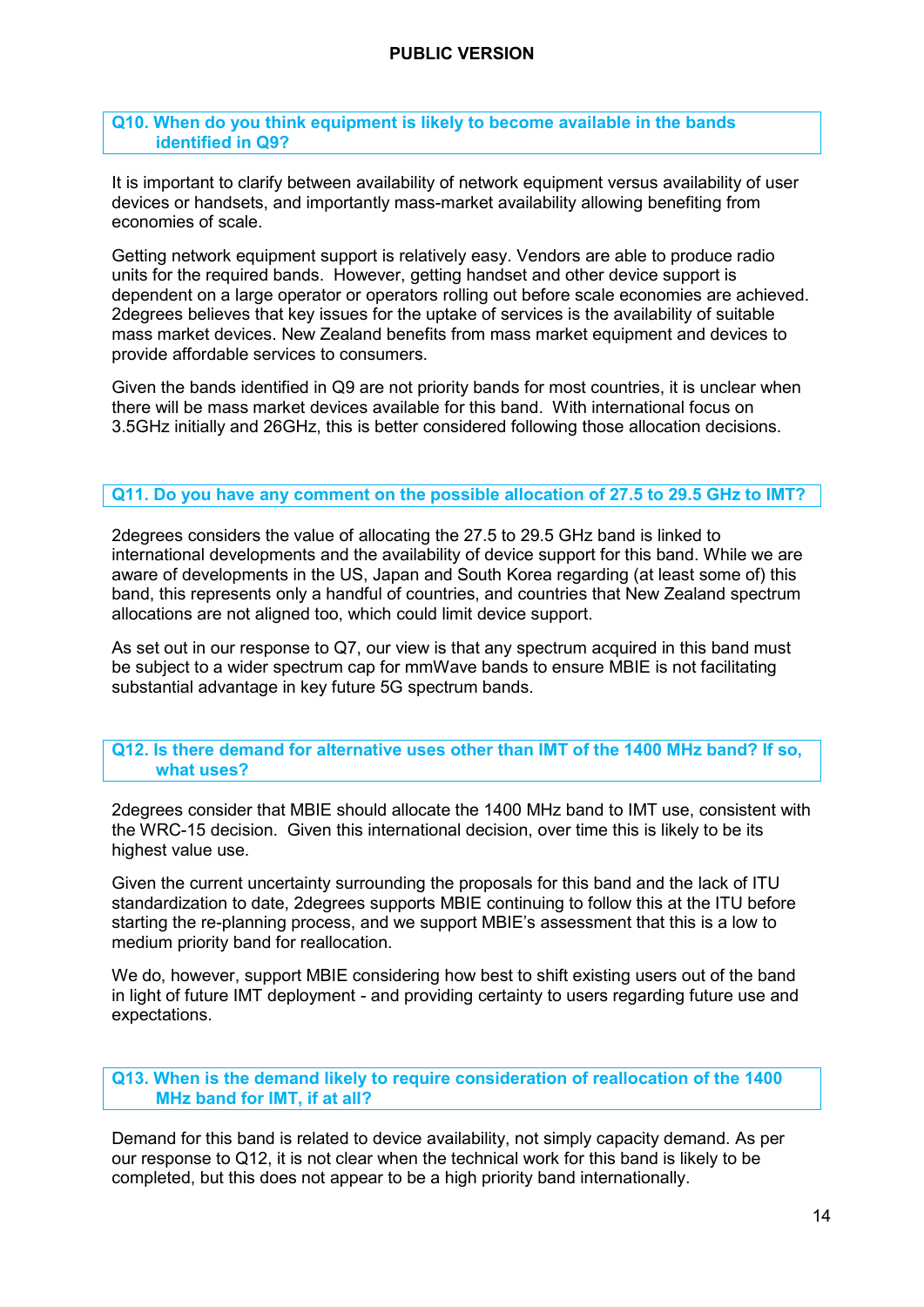#### **Q14. Is there a need for more sub-1GHz spectrum for IMT/5G?**

Consistent with our response to Q13, we support MBIE's assessment that until more countries have deployed IMT in the 600MHz band and equipment/device availability improves, it is premature to allocate this band. However, 2degrees encourages MBIE to take steps to migrate the management right used by Maori TV to other part of the broadcast band so a wider 600MHz band is available in future.

We note allocation of the 600MHz band in future will provide an opportunity for Government to rebalance the current imbalance in sub-1GHz spectrum holding among the national wireless operators.

#### **Q15. If so, how should we deal with radio microphones in the 600 MHz band?**

2degrees considers that part of the proceeds from any future 600MHz allocation could be used for relocating the radio microphones. 2degrees understand that radio microphone users were moved to the current band after the digital dividend and it could be considered unfair to expect them to have to pay for a second move in such a short time period.

**Q16. When is the demand likely to require reallocation of the 600 MHz band to IMT, if at all?** 

2degrees is of the view that demand will arrive when mass market equipment is available. As MBIE noted, the 600MHz band has not been allocated outside the US. The European Digital Dividend 2 is not aligned to the 600MHz band (610-698MHz), therefore, New Zealand will rely on Asia Pacific countries for mass market devices. It is not clear when Asia Pacific countries are likely to allocate this band. 2degrees, therefore, supports MBIE's position to keep a watching brief on international developments in this band.

# <span id="page-15-0"></span>2.4 Spectrum Allocation

**Q17. Which allocation methodology should be used for allocating spectrum bands identified for use with 5G? Why?** 

2degrees could support an auction for the allocation of 5G spectrum, if there were appropriate competition checks such as spectrum caps and enforceable implementation obligations to prevent market power and speculative bidding in place.

In particular, 2degrees does not consider New Zealanders would benefit from further increases in spectrum disparity between 2degrees and the other national wireless operators, Vodafone and Spark, and competition checks should prevent this.

Allocation methodologies other than auction (with appropriate competition checks) are likely to result in inefficient outcomes, including as identified by MBIE in its discussion paper.

First come first served, lottery and administrative allocation are all likely to encourage speculators and could result in under-utilisation, as has occurred in the past.

International experience shows that a clock or ascending bid auction produce similar results. 2degrees considers that a clock auction, consistent with what MBIE used in 2013, could be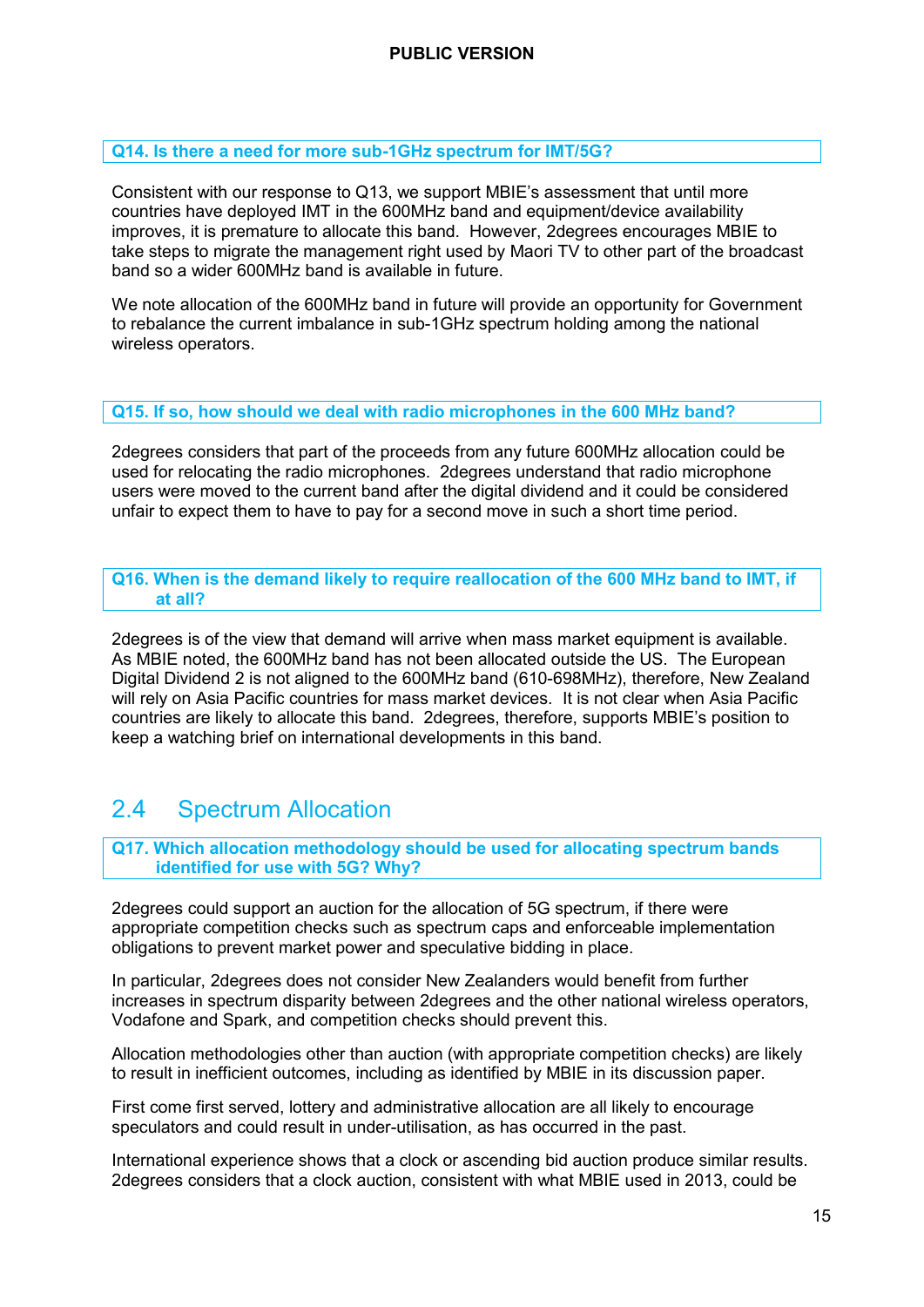most appropriate. However, clearly the auction methodology chosen necessarily depends on other Government decisions regarding allocations, including, whether the Government plans to auction one band or multiple bands, the timing of spectrum availability and bidder criteria. For example, while a clock auction may be more appropriate if a single band is being auctioned, if multiple bands are auctioned, then an ascending bid auction should be considered, because in a clock auction it is not possible to mix and match if one band of spectrum becomes more expensive relative to the other.

Under all auctions the setting of an appropriate reserve price is also critical: as demonstrated by the 700MHz auction, this can have a lasting impact on industry structure.

In addition, MBIE should include limitations on on-selling of spectrum to mitigate against speculative behaviour. There are too many examples of speculative bidding for spectrum and eventual concentrating among a few holders and/or limited roll out of services. The 2.6GHz, 3.5GHz, 24GHz and 28GHz bands are all examples where a number of parties bought the spectrum in the original auction, however many of them on-sold the spectrum at a significant profit without rolling out service and the spectrum ended up distributed between a small number of parties. Given there are enough examples that the New Zealand competition laws do not effectively limit such spectrum concentration it is incumbent on MBIE not to place conditions that encourage such speculative behaviour.

#### **Q18. Should different allocation mechanisms be used for rights for regional providers and national providers? Why?**

The allocation mechanism for regional players will depend on other important allocation decisions regarding regional players, including factors such as whether regional players are sharing spectrum within national management rights or with satellite providers, and whether there are multiple regional operators that want access to spectrum in a particular region.

The allocation mechanism for regional providers should:

- Ensure timely roll out of service to regional consumers;
- Discourage speculative acquisition;
- Not unnecessarily prevent national providers use of the spectrum to deliver services to regional consumers.

In general, and especially if there are multiple regional players, 2degrees support the use of the same allocation methodology for national and regional players. Other allocation mechanisms encourage spectrum hoarding and underutilisation of spectrum. However, we note:

- The criteria for being able to make a regional bid may be different;
- Regional operators will of course continue to be able to commercially negotiate with national management rights holders regarding access to particular spectrum in areas where they do not operate (for example areas outside the RCG footprint). This could involve discussions surrounding interference concerns and timeframes (and should not be assumed to involve a direct price).
- 2degrees support alternative solutions that provide regional operators with spectrum for their purpose and more efficiently allocate scarce 5G spectrum as part of national 5G management rights. As set out in our response to Q32, this includes exploring availability of other bands including the 3.7 to 3.8 GHz band (currently underutilised) and the 2.6GHz TDD band (already used by regional operators but not utilised at a level similar to cellular operators). We also support certain forms of regional sharing, but not options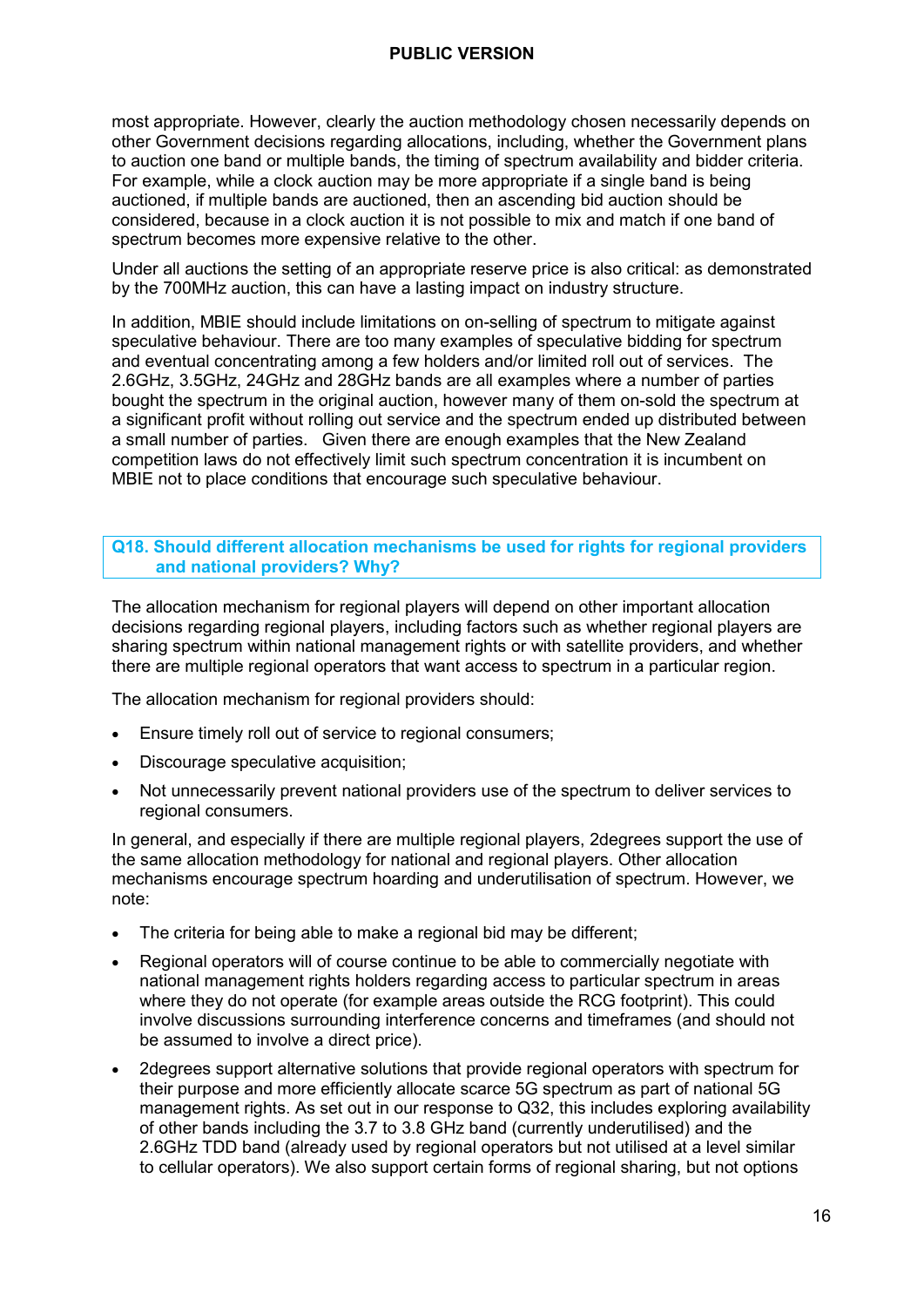which could lock in a long-term disadvantage to 2degrees, as the late entrant, versus larger national operators.

We note:

- The Government used an auction mechanism to allocate both the national and regional management rights in the 3.5GHz band in 2002 and 2006; and
- As for national operator allocations, it is also important that the reserve price, spectrum caps and implementation obligations are set to ensure that spectrum allocated to regional players deliver the Government policy outcome for consumers. If regional consumers are not provided services as a result of allocations to regional operators designed to do this, then this would be a policy failure and could be considered a 'waste' of spectrum if other operators could have used it.

#### **Q19. Should deployment of 5G technology be specified for some or all bands? If not, why not?**

The spectrum bands being considered for allocation are the key international bands where 3GPP defined 5G ("5G"<sup>16</sup>) technology is likely to be deployed first. We consider allocating this spectrum to 5G is its highest economic use, consistent with the key objective of spectrum regulation outlined by MBIE.

This would support 5G deployment obligations in all bands. As for other spectrum bands this implementation requirement is *not instantaneous* and would be expected to be within the first period of the management right and would not prevent other more advanced technologies being deployed in the band at a later date (for example 6G technologies).

This is also likely to be most consistent with the Government's digital divide objectives – providing for 5G in both urban and regional areas over time.

We would be concerned that:

-

- If 5G technologies are not specified, this will create technical compatibility issues and associated spectrum wastage (for example to allow necessary separation to avoid interference between national management rights holders). The width of the 3.5GHz band is already challenged and this would be an inefficient outcome for New Zealand. Notably, the clock synchronisation option (which would reduce required guard bands) cannot be used if mixing 5G and non-5G rights. We note that these issues are being discussed in the separate 3.5GHz technical workshops currently being hosted by the MBIE RSM team.
- Over time, New Zealanders cannot receive 5G services, or particular 5G services, because non-5G services are rolled out on 5G bands in a given area.

We understand some existing regional users do not use LTE technologies at present and are not planning to provide 5G services to their consumers. As a second-best option, we consider at the very least all non-5G rights should be limited to regional rights and grouped together to reduce guard band spectrum wastage. We comment further on provision for regional use in our response to Q32.

 $16$  As noted previously, there are a wide range of "5G" definitions, however this MBIE consultation is focussed on 3GPP defined 5G technology.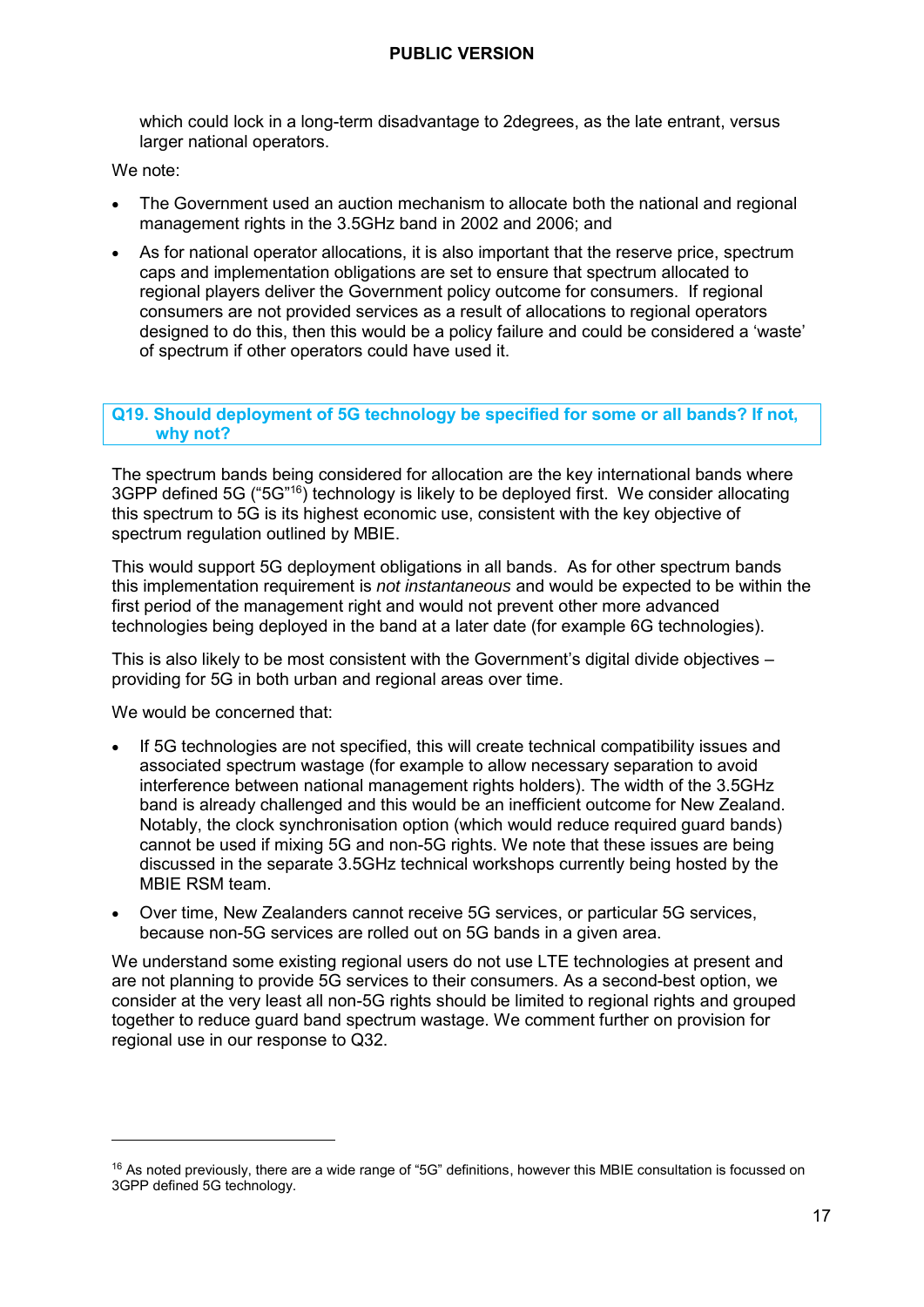#### **Q20. What implementation requirements should be specified and how should these be expressed? ( time, extent, etc)**

As set out above, we consider the implementation requirements in key 5G spectrum bands should require that spectrum is put to use for 5G 3GPP by an Implementation Date.

2degrees proposes that implementation obligations should be easily measurable and can be independently verified without the need for expensive tools. We would support site-count, rather than population-based, roll out obligations, where possible, for example [30%]<sup>17</sup> of total sites.

We agree that 3.5GHz rollout is likely to be in more urban areas initially given population density and band physical propagation characteristics, which are quite different from those of the 700MHz band. We would not support implementation obligations on 3.5GHz spectrum that require operators to roll out inefficiently and favour larger operators with more resources. Notably, mobile operators are already heavily investing, in addition to government, in addressing regional digital divide issues under the RCG initiative. This provides for an upgrade path to 5G using shared infrastructure and is an open access infrastructure agreed with government. We would be concerned if government undermined this significant private and government investment by creating a separate open access infrastructure, as some parties (with a clear self-interest) have proposed. This would make marginal rural broadband business cases even more marginal for both the RCG and any new providers using a separate open access platform.

Other than for the 700MHz band, MBIE has used population-based implementation requirements, without sufficient defining on how this was measured. This this has resulted in MBIE signing off 'token' meeting of implementation requirements, with no or little consumer benefits and in some cases consumer harm. For example:

- The limited number of licences in the 2300MHz band. After nearly 10 years there are 87 licences in this band;
- The limited number of licences in the 2600MHz band. After nearly 10 years there are only 205 licences in the 2600 MHz band;
- In one case, MBIE signed off implementation of a commercial service in 2600MHz when licences were only registered the last day possible and without testing whether a commercial service was actually available as required.<sup>18</sup>

2degrees support operators being given [5]<sup>19</sup> years to meet the obligation from the day the spectrum becomes available and having the option to extend this period by a maximum of two years by paying an additional fee (as for the 2300MHz and 2600MHz spectrum bands). Any new operators should have the same obligation as the smallest existing operator. If a population measure is deemed necessary, for example where there is no current coverage, a service level requirement could improve the consumer outcome over existing population measures – however, this is still subjective and prone to manipulation.

If any changes to implementation obligations were considered necessary, these should be publicly consulted on to both test the validity of reasons for extension and ensure this is in the public interest (including considering alternative users of the spectrum). This should be completed before the due date(s) for implementation.

<sup>&</sup>lt;sup>17</sup> This percentage figure will depend on a number of decision factors and should be determined as part of a future allocation consultation specifically on the 3.5GHz.

<sup>&</sup>lt;sup>18</sup> As set out in Q21, it is clear this spectrum has remained underutilised.

<sup>19</sup> As for the site count percentage figures, this implementation timeframe will depend on a number of decision factors and should be determined as part of a future allocation consultation specifically on the 3.5GHz.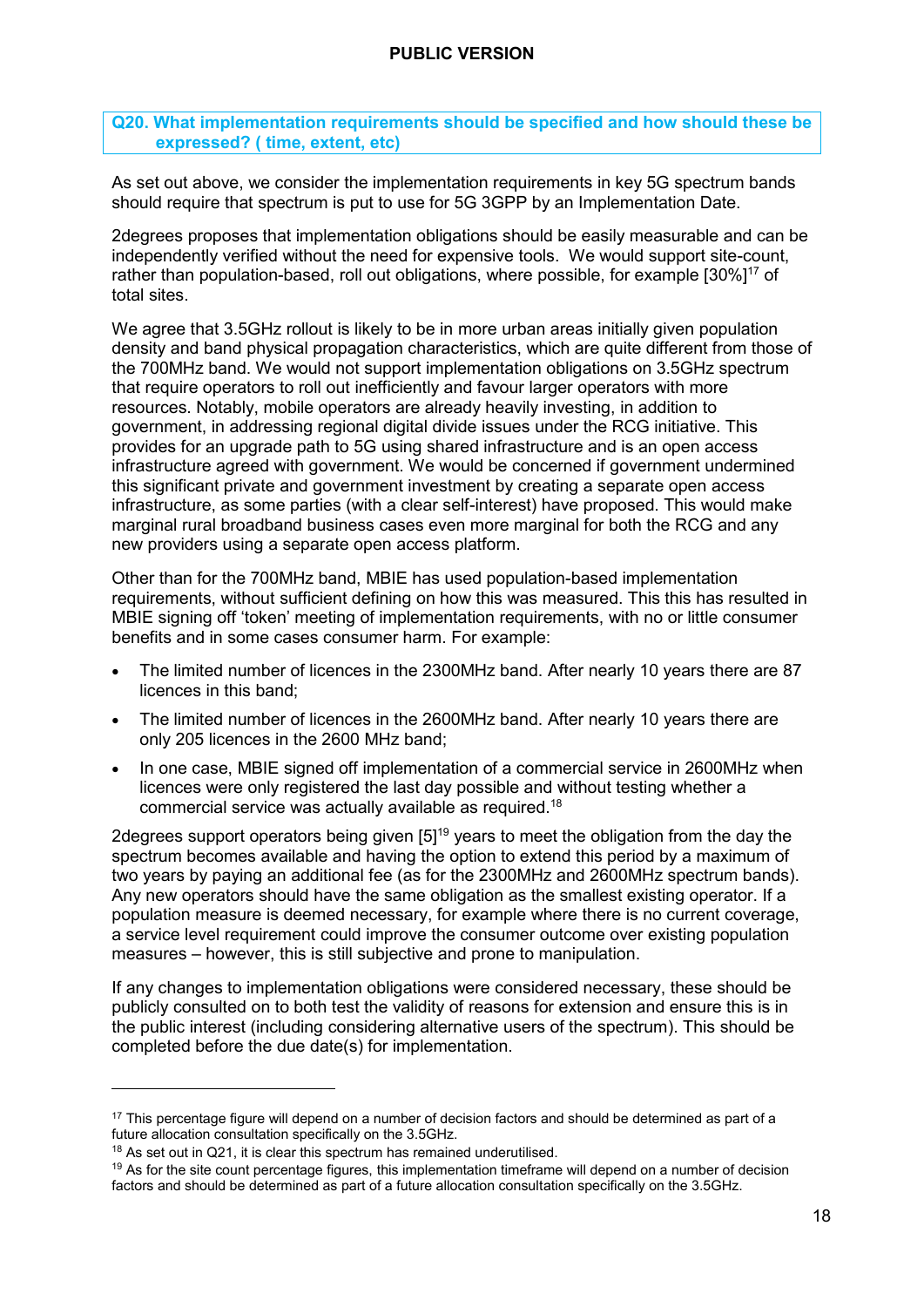We note it is likely to be less relevant to have rural population coverage obligations related to 3.5GHz, rather than sub-1GHz spectrum. This is a reflection of population density and physical propagation characteristics, which mean alternative spectrum bands are more appropriate to address digital divide issues in the short to medium term. Use of 3.5GHz will relate to specific customer and capacity requirements and complement other spectrum bands, including in regional areas. Economic capacity demand for wide use of the 3.5GHz band in regional areas could be after the initial implementation obligation period, given likely demand and alternatives to 3.5GHz available.

#### **Q21. What should be the consequence of non-implementation?**

Failure of MBIE or the Crown to enforce implementation obligations results in wasted spectrum, rewards spectrum speculation and penalises other parties that value that spectrum.

As set out in our response to Q20, operators should have the option to pay additional monies to extend the period for meeting the roll out obligations, as pre-agreed at the time of auction. Such an option gives the opportunity for those who are serious about imminent roll out of service but for financial reasons have not done so within the more limited timeframe.

However, if a spectrum holder is not able to meet the implementation obligations, even after the extension, there should be no further extension and the management right should expire automatically. A management right holder that has not deployed on spectrum it has held for, for example, 7 years should not be able to benefit from holding that spectrum and preventing utilisation of that spectrum by others.

Any change to this – for extenuating circumstances - should require public consultation. For example, this could relate to developments in technology for the band. It should not be possible, as occurred with the 2600MHz process, for information to be presented by particular parties, without the scrutiny of other parties well placed to test the validity of that information. In the case of the 2600MHz, this resulted in spectrum remaining heavily underutilised nearly a decade after the spectrum was released. **[**

**Q22. Should the implementation requirements be different for regional and national providers? What should these be and why?** 

Again, MBIE's decision is impacted by wider decisions on allocation of spectrum to regional operators, including what spectrum is allocated and whether any sharing is taking place.

It is possible to have different implementation obligations. However, it is important that the same principles should be applied for both national and regional operators. Regional players getting a valuable national resource, and using it sporadically, does not best serve *all* New Zealanders. Therefore, it is especially important to ensure regional operators use the spectrum in their allocated areas to deliver suitable services to regional New Zealanders.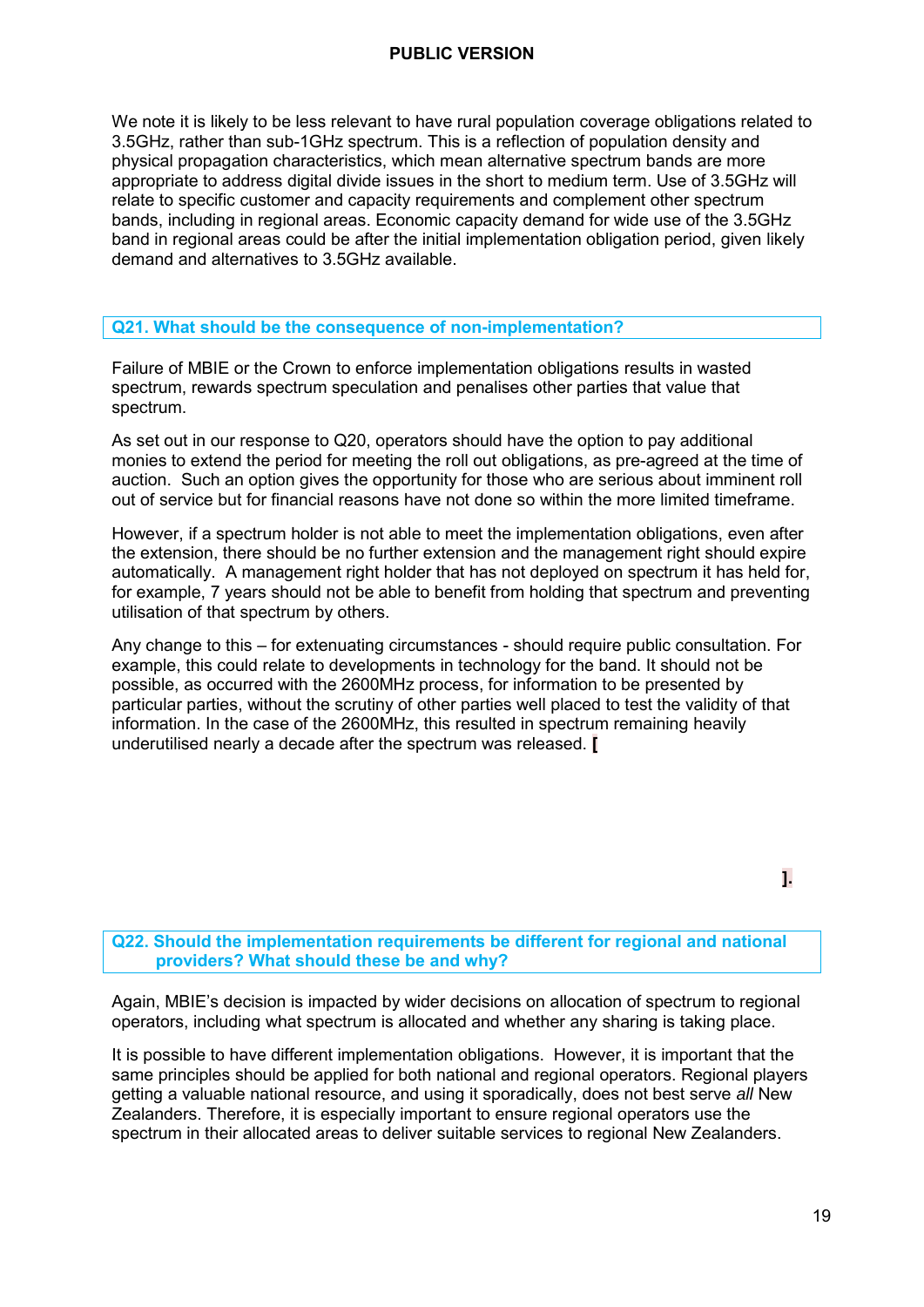As for national operators, we also support limitations on on-selling that discourage speculators. For example, if implementation obligations on spectrum cannot be met for extenuating circumstances then the spectrum reverts to the Crown for reallocation and is not sold for profit.

#### **Q23. Should acquisition limits be imposed on 5G bands? If so, what should these be and why?**

2degrees support acquisition limits on 5G bands. The challenge for MBIE is to ensure all existing national operators each get enough spectrum to maintain current hard-fought gains and levels of competition, which are bringing clear benefits to New Zealand consumers (For example the Commission has reported that mobile pricing for low and serious users is 47% and 27% below the OECD average respectively).

MBIE needs to be mindful of noise and "hype" versus those that have invested privately and continued to deliver benefits to New Zealand.

MBIE and the Government also need to ensure their 5G allocation decisions do not allow further increases in spectrum disparity between the national wireless operators. Spectrum advantage translates to a lower cost structure, due to the high cost of building sites and associated resource management and planning costs, and service differentiation. Already the two largest national operators hold 70% of the spectrum. 2degrees has 18.5%. This means that 2degrees should acquire at least parity with the other national operators. Under this scenario, it would still have substantially less spectrum.

MBIE decisions will impact future competition in mobile, the Internet of Things and fixed wireless markets and any new markets where 5G will be used to deliver services.

MBIE has proposed caps based on 5G maximum carrier width requirements. 2degrees does not support such an approach, with only 280MHz of spectrum available (not including necessary guard bands and any allocation to regional operators). This implies at least one operator could have substantially below the 5G maximum carrier width requirement. This would limit its ability to effectively compete.

We consider:

- Caps should ensure all existing national players get adequate spectrum (for example a minimum of 80MHz or 100MHz depending on the bandwidth available);
- The challenger national mobile operator should not be squeezed out by a fixed monopoly with deeper pockets, and the existing spectrum disparity between the three national wireless operators must not be extended (for example by Spark or Vodafone continuing to acquire more spectrum than 2degrees);
- As set out in our response to Q27, block sizes should also be used to ensure existing national players get adequate spectrum;
- MBIE should allow for a wider bandwidth, if it values optimal allocations. For example, extending the band to 3.8GHz would support optimal allocations for all three national operators, but not provide any national operator with a long-term spectrum advantage over others (which the current proposal would do);
- Over time, 2degrees support an overall cap of 35% being applied to *total (not bandspecific)* spectrum holdings (including each of sub 6GHz and mmWave spectrum). Unlike previous spectrum caps that have applied, this cap would apply for an extended term. This reflects that over time we do not consider any particular operator should hold more than 35% of the IMT spectrum.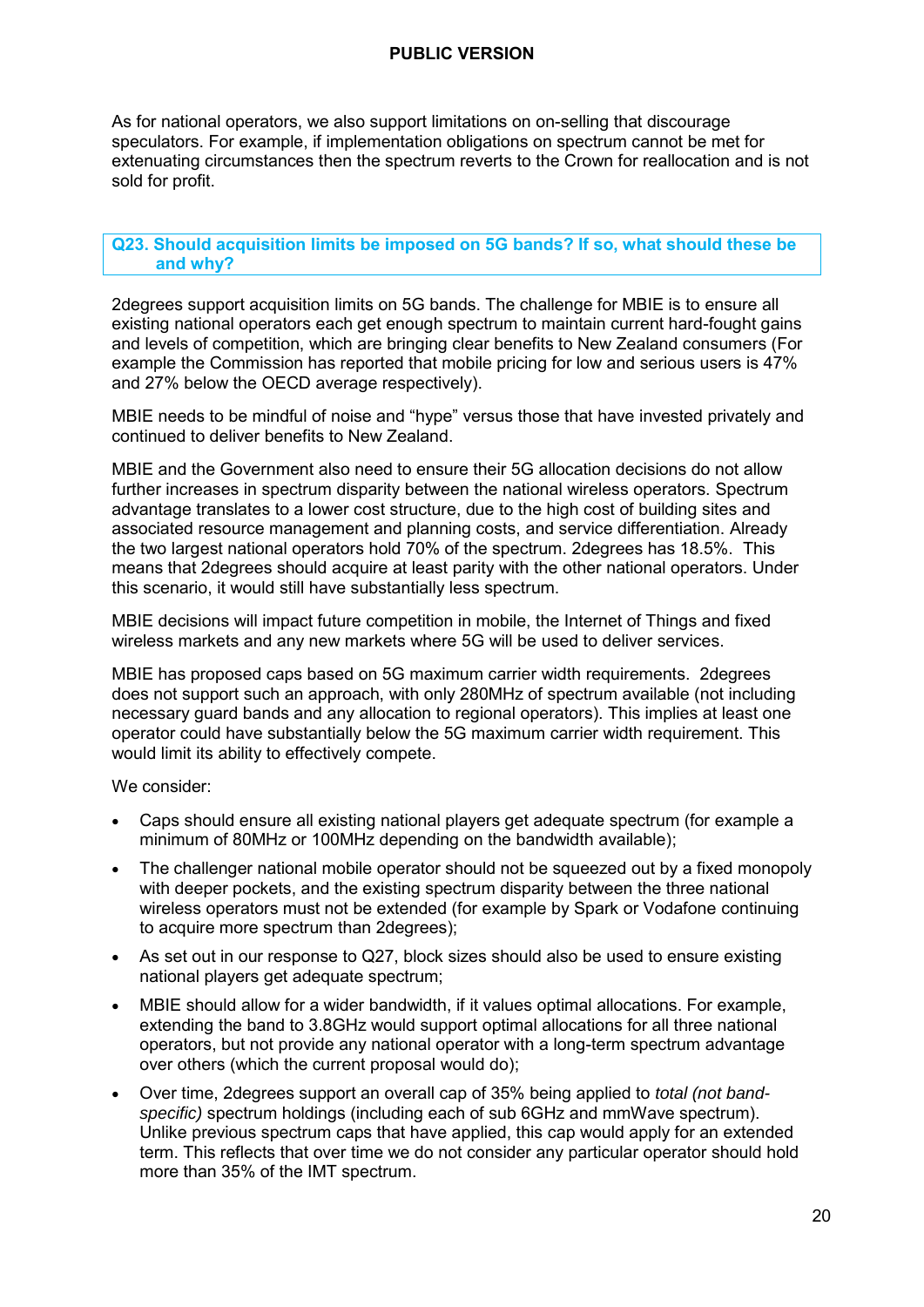Up to now MBIE has imposed temporary individual band caps, however, operators have been able to acquire significant amounts of spectrum after the expiry band of those caps. Combined with a Commerce Act that has not served New Zealand well regarding spectrum acquisitions, these rules have allowed an operator like Spark to acquire 40% of the allocated cellular spectrum, including 44% of the 700MHz band directly from the Crown **[**

**]** and 74% of the 2300MHz band.

Regulators internationally are now considering overall spectrum caps, for example in the UK when Orange merged with T-Mobile, the merged company EE had to divest 2x15MHz of 1800MHz spectrum to ensure it did not have significant spectrum advantage. Ofcom also imposed a maximum cap of 37% prior to its auction of 2300MHz and 3400MHz spectrum, which it had identified as key to 5G. This prevented BT/EE, which held 42% of the spectrum, from acquiring 2300MHz spectrum and extending their spectrum advantage at the expense of  $O2$  and  $3$ .

In its briefing to the House of Commons, Ofcom states<sup>20Error! Bookmark not defined.</sup>

Ofcom considers that asymmetry in the amount of spectrum held by mobile network operators poses a risk to competition because providers with more spectrum are better placed to respond to increased consumer demand for mobile data than others.

We note a total spectrum cap also encourages operators to identify and keep the best value spectrum for them.

Importantly, the significant improvement in New Zealand mobile market performance was due to 2degrees. The Reserve Bank has even referred to the '2degrees effect'. A government 5G spectrum allocation that results in 2degrees not getting enough spectrum relative to other national operators will effectively undermine competition in the current mobile market as well as future growth areas such as IoT, 5G fixed wireless and new areas that are yet to develop.

#### **Alternative competition checks**

We note in terms of alternative competition checks that may be put forward, 2degrees does not support set-asides of spectrum for "open access". **[** 

**]** As multiple parties have pointed out in relation to the Telecommunications (New Regulatory Framework) Amendment Bill, it would also be entirely inappropriate, and defeat the purpose of separation, for a fixed monopoly provider to be enabled to enter contestable fixed and wireless markets. In particular, given Chorus' market power, this would cause long term damage to wholesale fixed and multiple national wireless markets, including mobile, fixed wireless and IoT markets. It is important government and officials recognise the important role of the line-of-business restrictions of the Act in supporting ongoing innovation and competition in markets that are contestable.

<sup>20</sup> Briefing Paper Number CBP 8270, 22 March 2018.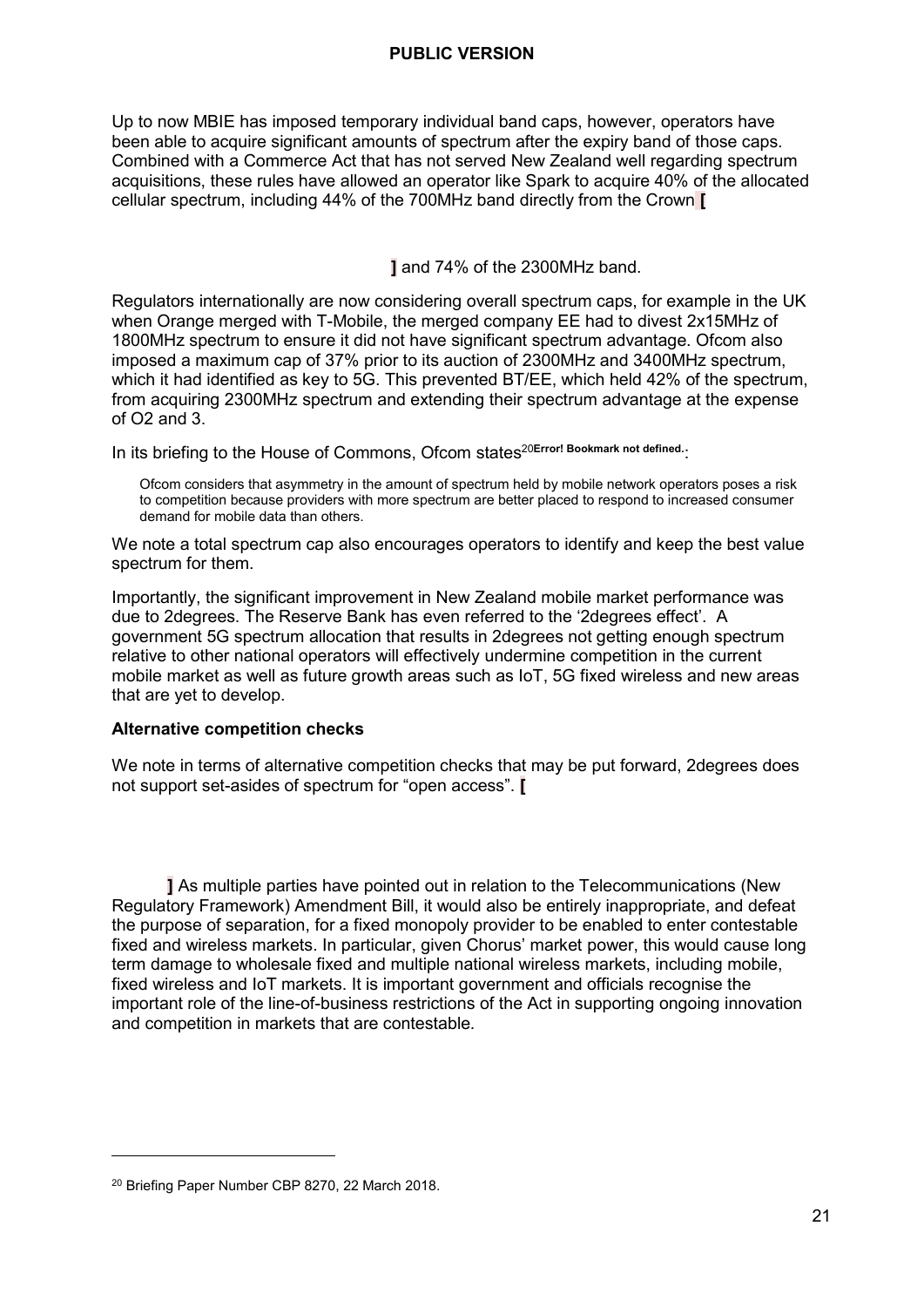#### **Q24. Should acquisition limits be imposed for regional providers? If so, what should these be and why?**

Acquisition limits for regional providers depend on other allocation decisions regarding regional providers. However, in general, 2degrees support acquisition limits on regional players, including regional acquisition limits where there are multiple parties wanting access to spectrum in a region. The same framework should be applied to all parties. Acquisition limits can also mitigate against speculative acquisitions with the intention of on-selling.

#### **Q25. What term should be used for management rights suitable for 5G? Why?**

2degrees support the maximum term of 20 years for management rights, which is consistent with New Zealand's approach to spectrum allocation terms in the past. This allows time to have an implementation obligation period and a further period to deliver service and recover economic value from the spectrum - necessary for substantial investments in New Zealand's infrastructure.

Notably, at a time when margins are being squeezed and growth opportunities are being captured by OTT players and the like, it is especially important that network operators investing in New Zealand infrastructure are given adequate opportunity to get a fair return on their spectrum and network investments.

# <span id="page-22-0"></span>2.5 Management rights for 5G

#### **Q26. Should the 5G bands be replanned as TDD bands or some bands or parts of bands be retained as FDD? Why?**

The technical standards for the 3.5GHz band are defined as TDD. We support MBIE replanning this spectrum as a TDD band consistent with the approach being taken internationally.

**Q27. What bandwidth should be used as the basis for allocation? Why?** 

Competition limits should impact the appropriate block sizes. 2degrees is comfortable with MBIE's proposal of 20MHz blocks for the 3.5GHz band and 100MHz blocks for the 26GHz band. However, it is important that block sizes and competition limits result in *all* three national operators getting adequate 5G spectrum.

For optimal use national operators require contiguous lots of 80-100GHz of 3.5GHz spectrum, and 800-1GHz of mmWave spectrum. This supports larger blocks as smaller lot sizes when allocating large band sizes are unnecessarily complex and inefficient.

We note for 3.5GHz a mix of larger blocks and 20MHz blocks could be appropriate. The size of the larger blocks would necessarily be dictated by the size of spectrum available for allocation (for example, availability of the 3.7 to 3.8GHz band, which would allow for national operators to receive optimal 100MHz sized blocks).

Given the large bandwidth required in mmWave spectrum, it may be appropriate to increase mmWave block sizes to 200MHz.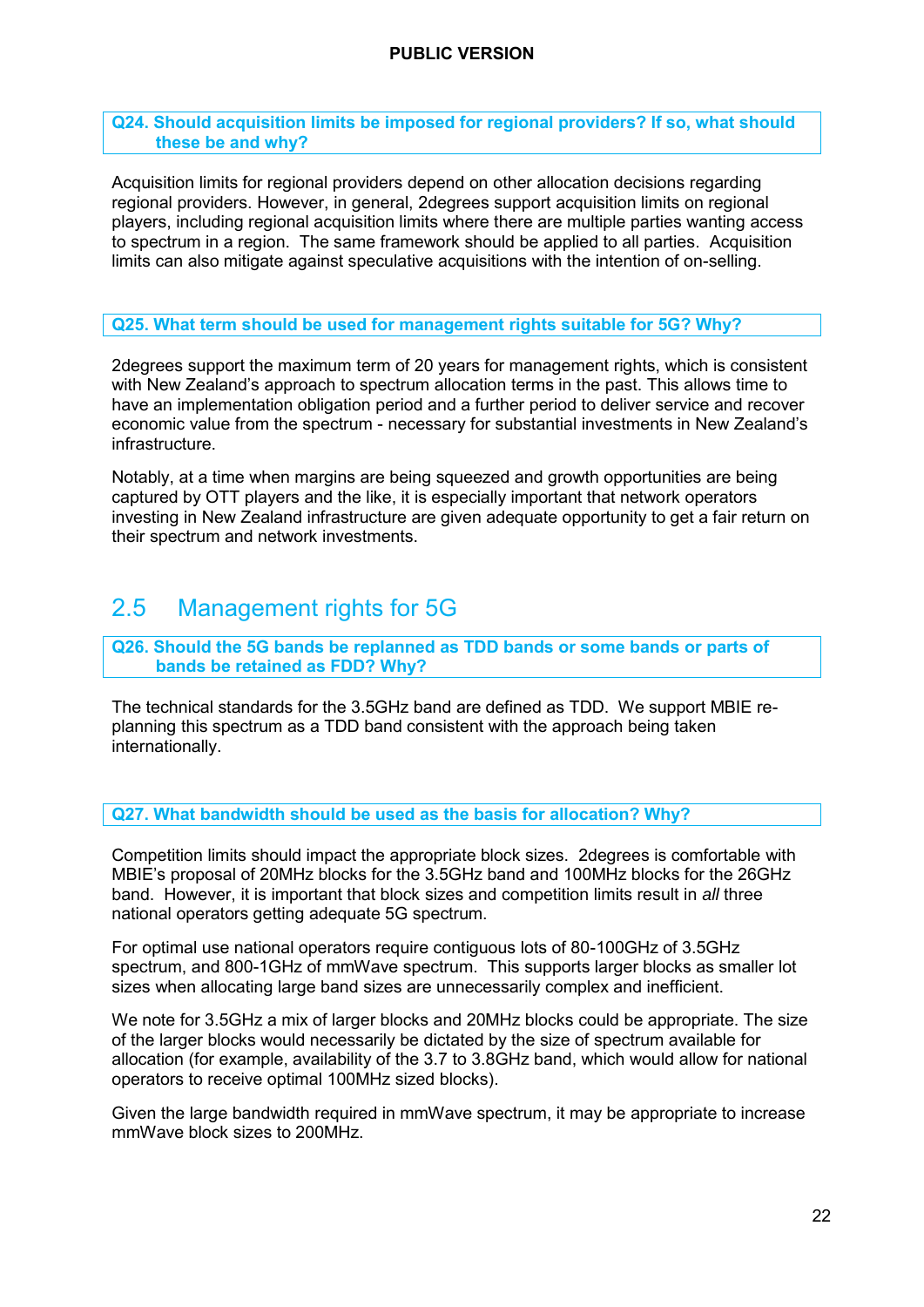#### **Q28. What out of band emission limits should apply to management rights when first created for allocation? Why?**

2degrees does not support AFEL being used as an interference management tool and considers that the Radiocommunications Act (the Act) should be relied upon for addressing interference.

Despite the number of submissions on the Radiocommunications Act review outlining that complying with emission limits does not guarantee that there will be no interference, MBIE appears to be continuing with the AFEL approach. Our view is that hard emission limits result in wastage of spectrum and do not guarantee interference protection.

It is also important that MBIE:

-

- Include clauses so that one operator does not claim first-in-time advantage over the others, which could restrict and delay rollout by the affected parties. This is critical to operators like 2degrees who already have a significant spectrum disadvantage compared to its larger competitors.
- Tightens the licensing process before the management rights for these bands come into existence. The certification process and engineer's responsibilities for considering all harmful interference should be clearly articulated and independent of the responsibilities of the Registrar in the Act. This will provide much greater clarity to responsibilities under the Act and result in a more consistent approach to assessments under the Act. Notably, the current drafting of the Act does not place any direct obligation on the certifying engineer and the permissive language of section 25(5) and the IRR does not make it mandatory for the engineer to comply with these requirements.<sup>21</sup>

Given that the above changes are not likely to be implemented in the Act before the 5G bands are auctioned, the above conditions should be incorporated in the management rights.

#### **Q29. Should out of band emission limits be different if the band is technology neutral? If so, what out of band emission limits should be applied?**

Technology neutrality can deliver benefits in two forms:

- Allow right holders to roll out newer technologies; and
- Allow right holders to choose the most appropriate technology.

2degrees strongly supports the technology neutral management rights approach the New Zealand Government has taken since the introduction of the Radiocommunications Act in 1989. 2degrees supports the ability to move to newer technologies as they become available. It is important that MBIE does not mix these two benefits.

As set out in our response to Q31, 2degrees supports 3GPP defined 5G implementation obligations applying to such 5G bands. However, if MBIE allows non-3GPP defined technologies to be used in these bands this will result in inefficient outcomes in the form of guard band requirements.

We do not support different management right limits or requirements for different parties/management rights. We consider that this will lead to future issues among operators which MBIE would have inadvertently created.

 $21$  These recommendations are in line with 2degrees' submission on the Radiocommunications Act Review.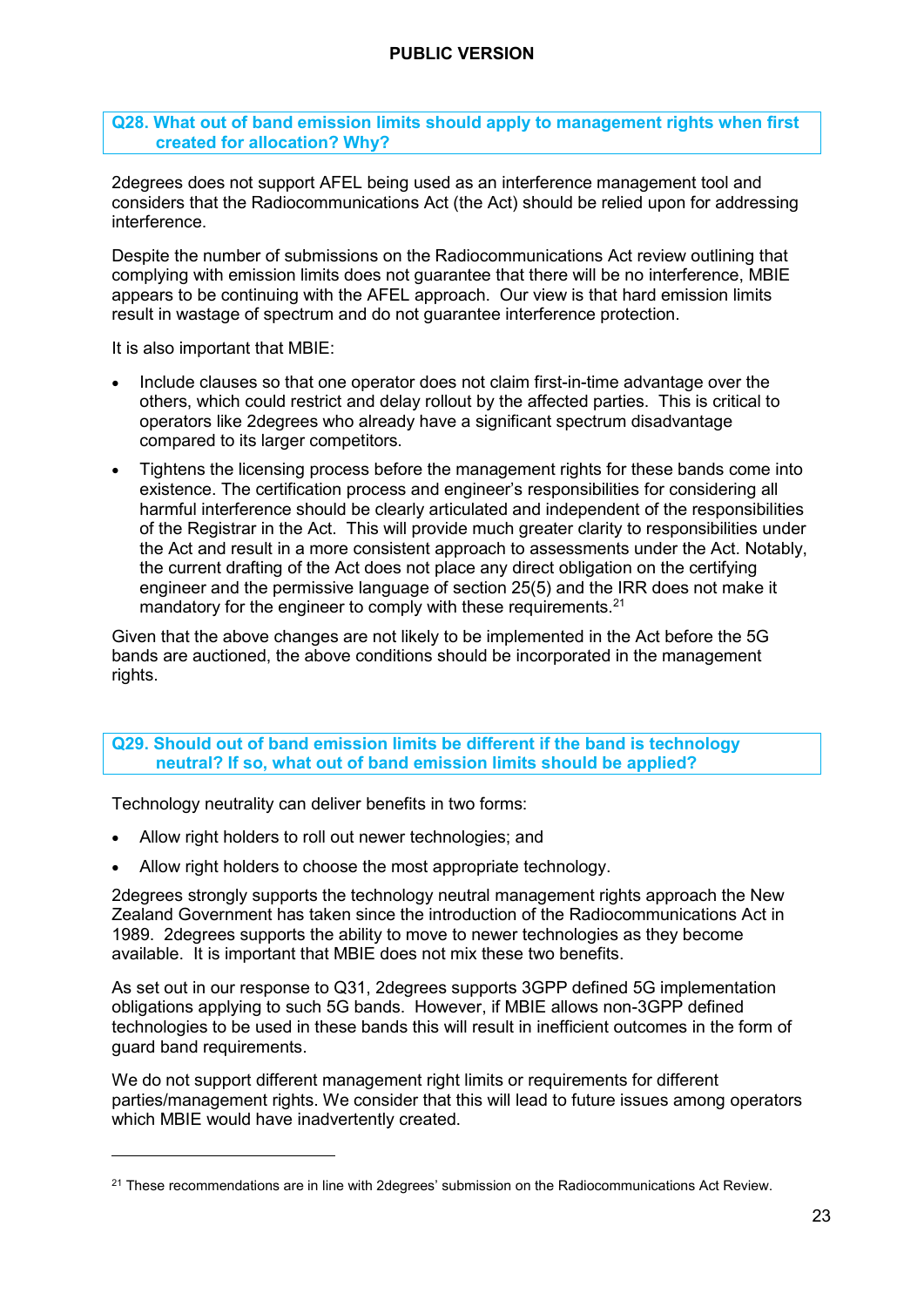**Q30. How should interference between adjacent frequency 5G TDD networks be managed? Should this be the same for all frequency bands?** 

These issues are currently under discussion in relation to the 3.5GHz technical workshops MBIE is hosting.

As a starting principle MBIE should adopt solutions that will lead to efficient use of this valuable spectrum.

2degrees notes that synchronisation of adjacent TDD networks reduces spectrum wastage as a result of guard bands required between management rights. With a limited 280MHz bandwidth available, this could be the most efficient solution. However, synchronisation is only possible if relevant operators are all operating 5G systems (for example, this wouldn't work with regional operators using non-5G technologies) and it will require cooperation and limit operator use of the band.

If MBIE is able to expand the band beyond 280MHz (into the 3.7-3.8GHz band), then it gives more options to implement guard bands between technologies. Extending the top end to 3.8GHz allows MBIE to take full advantage of the whole spectrum while catering for existing users.

Any guard band for non-5G technologies<sup>22</sup> should come from those who are not using 5G technologies. MBIE should use this as an incentive to encourage operators to move to 5G technologies as early as possible.

In addition, if band planning is based on TDD synchronisation and a party opted not to synchronise, the guard band (both in frequency and in geography) they required should come from the spectrum allocated to that party. This recognises the trade-off between the amount of spectrum available versus the cons of synchronisation for that party and incentivises that party to make the most efficient choice.

2degrees do not support power restrictions at the edges of each band. This will only result in further wastage of spectrum.

**Q31. How should interference between different technologies within the same band be managed, if bands are technology neutral?** 

The purpose of technology neutrality is to provide the flexibility to change technologies as technologies evolve - in IMT bands, as IMT technologies evolve. This has allowed efficient refarming of 2G to 3G to 4G spectrum to date.

New spectrum bands are allocated to encourage the roll out of newer technologies. This delivers the best outcome for New Zealand from the roll out of new technologies.

As set out in our response to Q19, 2degrees supports 5G 3GPP implementation obligations applying to 5G IMT bands. We expect IMT technologies to be compatible with each other, therefore we do not expect any significant interference issues arising from evolving the newer IMT technologies.

If the government does allow non-5G/3GPP technologies to coexist side by side with 5G technologies in the key 5G bands, then this would lead to inefficient outcomes. We consider

<sup>22</sup> This refers to non-3GPP specified 5G technologies.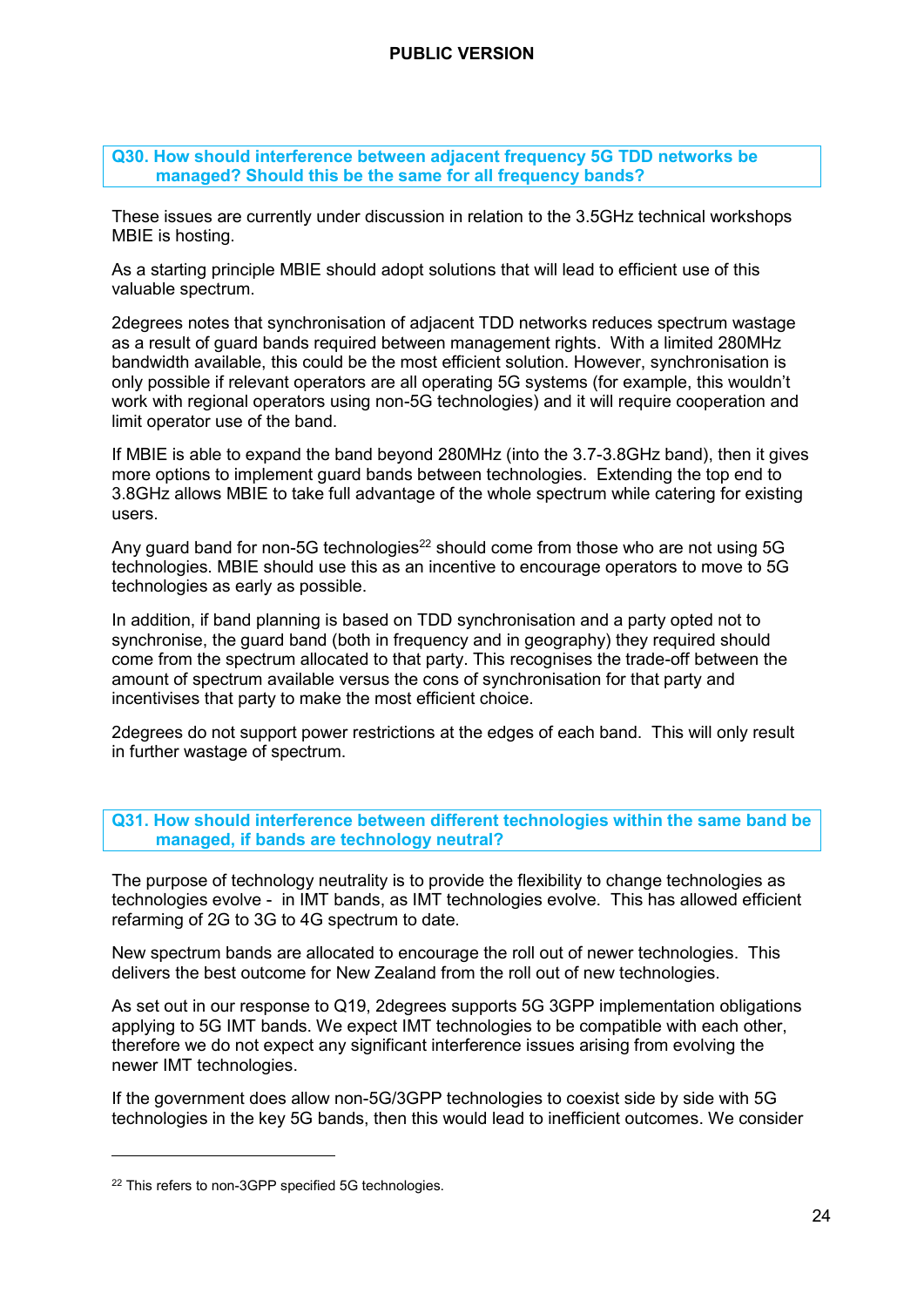this would require guard band protections. If any party wants to deploy non-5G technologies then any guard band must come from the non-5G technology side of the spectrum.

### <span id="page-25-0"></span>2.6 Access to spectrum for regional providers

#### **Q32. Should regional uses be provided for in the 3.5 GHz band plan? Why?**

2degrees recognises the value of regional wireless players and that in many cases they are well-placed to deliver wireless services to remote users. While 2degrees' own network covers c.98% of places Kiwis live and work, and this is increasing, including with the RCG rollout, existing and future mobile networks will not provide 100% geographic coverage.

2degrees do not consider either Option 1 (renewing the existing Crown Management rights in the 3.5GHz band and allocation licenses to regional users (status quo)) or Option 4 (Requiring regional providers to relocate to the vacant portion of the 600MHz band, the unallocated portion of the 2.3GHz band or the 2100MHz expansion band) are efficient solutions.

2degrees would support:

- Consideration of the 3.7 to 3.8 GHz band (including sharing with current very sporadic geographic and timing use); and/or
- Making use of the first channel in the 3.403-3.410GHz when moving the current users. 2degrees notes that currently there are no licences in the band 3.3 to 3.4GHz band and any further guard and should be allowed below 3400MHz; and/or
- Consideration of the 2.6GHz TDD band, which is currently used by regional players but has significant opportunities to use in many areas; and/or
- Consolidating the Crown Management rights in the 3.5GHz band into the lower part of the band and allocating licences to regional users (Option 2); and/or
- Providing shared access to regional providers of national spectrum resource where this is not being used to deliver 5G services by the mobile operators (Option 3).

However, any regional sharing arrangements should not disadvantage certain national operators:

- Any required guard band to address non-5G use must come from that 'shared' spectrum to so not disadvantage operator(s) sharing spectrum;
- We do not support options that provide further advantages to first-in-time rollouts. This includes later rollouts having to pay compensation to regional providers using the national management right they purchased.

2degrees is committed to providing national services to both urban and rural consumers. We have made a very substantial investment in a national network, and in 2018 we have now reached c.98% population coverage, nearing a completion of our national coverage programme. In 2017 2degrees committed to the RCG RBI2 rural rollout, showing our commitment to rural coverage and New Zealand. It is important that government does not impose additional disadvantages on 2degrees, by virtue of having less money in 2018/2019.

Of the regional sharing options presented in section 6, 2degrees could support:

• A combination of Option 1 and Option 2, or Option 2, where particular lots in the band share spectrum in certain regional areas and there is a lower reserve price. Access to this regional sharing band could be combined with national (unshared) spectrum rights.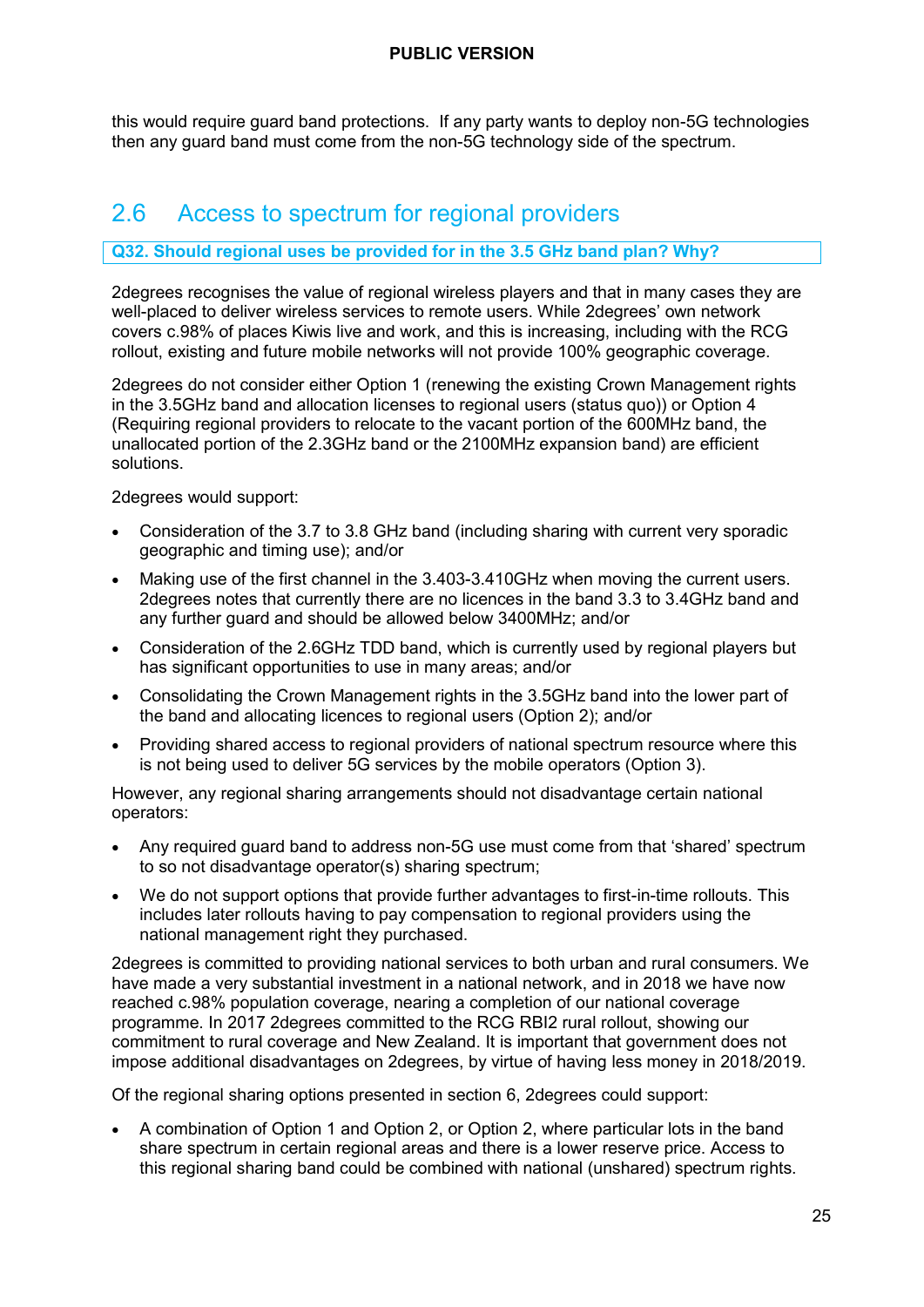• However, we do not consider limiting a national operator to only the top 10 main urban centres is the appropriate balance if that operator does not also have other national 3.5GHz rights. This would severely limit its ability to compete in national markets and restrict competition in regional areas outside the top 10 centres. If pursuing this option, we consider MBIE should work with industry to determine a more appropriate threshold, which could - for example - be a greater number of towns, or population-based.

2degrees do not support Option 3. This is likely to impose additional costs and disadvantage on later entrants – paying compensation to players for loss of spectrum they had paid for.

In addition, 2degrees notes it supports the ability of national rights holders to work with regional operators towards mutually beneficial commercial arrangements regarding spectrum it is allocated, recognising that over time 2degrees wishes to deliver nationwide 5G retail and wholesale mobile services. 23

#### **Q33. If allowed in the 3.5 GHz band, how could this be managed or facilitated?**

2degrees encourages MBIE to re-plan the 3.5GHz regional licences so that these licences occupy the minimum amount of bandwidth. As we noted in Q32, MBIE should make use of all the spectrum available in the 3.4-3.8 GHz band.

Further planning needs to be done to ensure that the FDD licences are kept away from the TDD part of the 3.5 GHz band. The output of the technical workshop will inform the guard band requirements between TDD and FDD and non-5G users.

2degrees encourages MBIE to be bold when clearing out the 3.5GHz band. Encouraging low efficiency use is not in the interests of New Zealanders.

#### **Q34. Which alternative bands may be suitable for regional allocation? Why?**

2degrees does not support the three bands proposed by MBIE for regional allocation. This would not be an efficient use of the IMT spectrum bands. However, as set out previously, we would support consideration of:

- The 3.7-3.8 GHz band (including sharing with current very sporadic geographic and timing use); and/or
- The 2.6GHz TDD band.

The 3.7-3.8 band is highly underutilised at present. As we noted earlier there are 8 licences in the band 37-3.8GHz in essentially 3 locations. 2degrees encourages MBIE to clear all or some of the users out of this band to provide for more efficient use.

The 2.6GHz TDD band is already allocated for regional uses. However, 2degrees is of the view that the use of this band is limited by first in time users. For example, a licence in Sky Tower in Auckland could rule out use of this band in large parts of Auckland. Further, a large number of the licences are for 40MHz - effectively ruling out other parties from using this

<sup>23</sup> **[**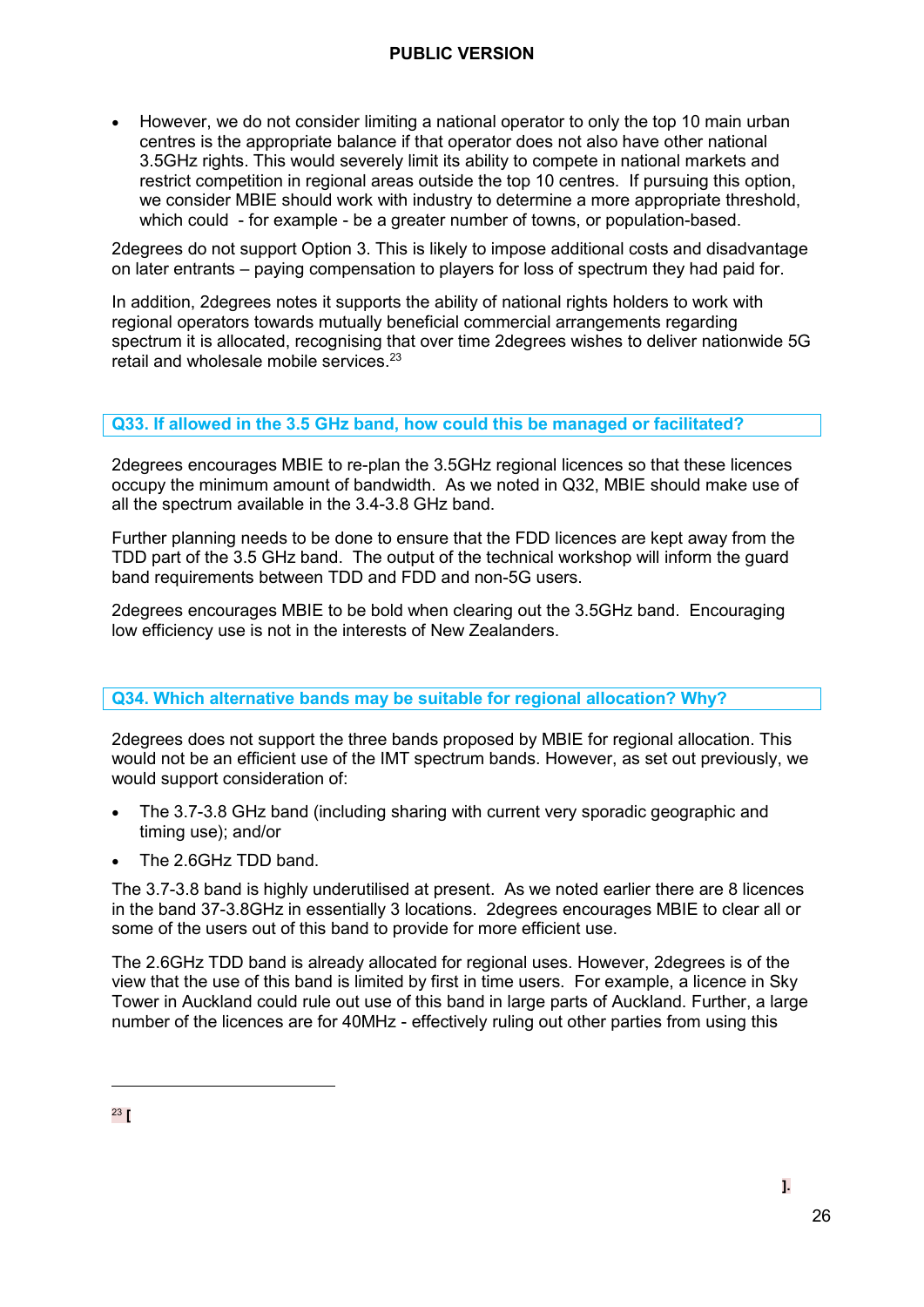spectrum in that particular location. MBIE should take steps to ensure that this spectrum is used efficiently.

# <span id="page-27-0"></span>2.7 Timing

**Q35. Is early access to the 3.5 GHz band required for roll out of 5G networks prior to the expiry of existing rights in 2022? If so, why?** 

While we recognize the desire to allocate this spectrum earlier than October 2022, we understand current right holders of 3.5GHz have prevented reallocation of 3.5GHz prior to this date.

Whichever approach the Government adopts, it is critical that Government does not favour current rights holders and reward speculation on that spectrum. This should be discouraged, not rewarded.

For this reason, we are strongly against MBIE's Option 3 (Government purchasing remaining rights in the band form incumbents) and Option 4(Incumbents receiving a portion of the final allocation price).

More critical than the concerns MBIE identifies regarding price for these options, these:

- Reward speculation, including paying owners for bands they are not using;
- In some cases will pay money to operators that will bid against non-incumbents for future lots (in effect giving them an advantage in the future allocation).

Option 2 (allocating access to the upper 3.5GHz band two years earlier than the lower bands) provides the successful bidder with a significant market advantage and we therefore do not support this.

Of the Options provided, we support Option 1 (no government intervention and commencement of all rights aligned in time, access seekers can reach commercial agreements with current rights holders).

However, we also note it would be much easier for certain operators with existing 3.5GHz rights to commercially negotiate early access under both Options 1 and Options 2 than for other operators.

2degrees suggest a further option for consideration:

*Option 5: A condition of making a successful bid on 3.5GHz spectrum is that any remaining management right on 3.5GHz spectrum, if any, is forfeited. This could then be made available by MBIE for early reallocation.* 

This would:

- Not reward speculators or non-users of that spectrum;
- Not require MBIE to set a price;
- Not require Connect A or Kordia to give up their management rights *involuntarily*;
- Enable early allocation of most of the band (given Spark and Vodafone hold a significant portion of this bandwidth);
- Not allow any successful 'upper band' winner to hold up early access to other portions of their band by virtue of existing spectrum holdings; and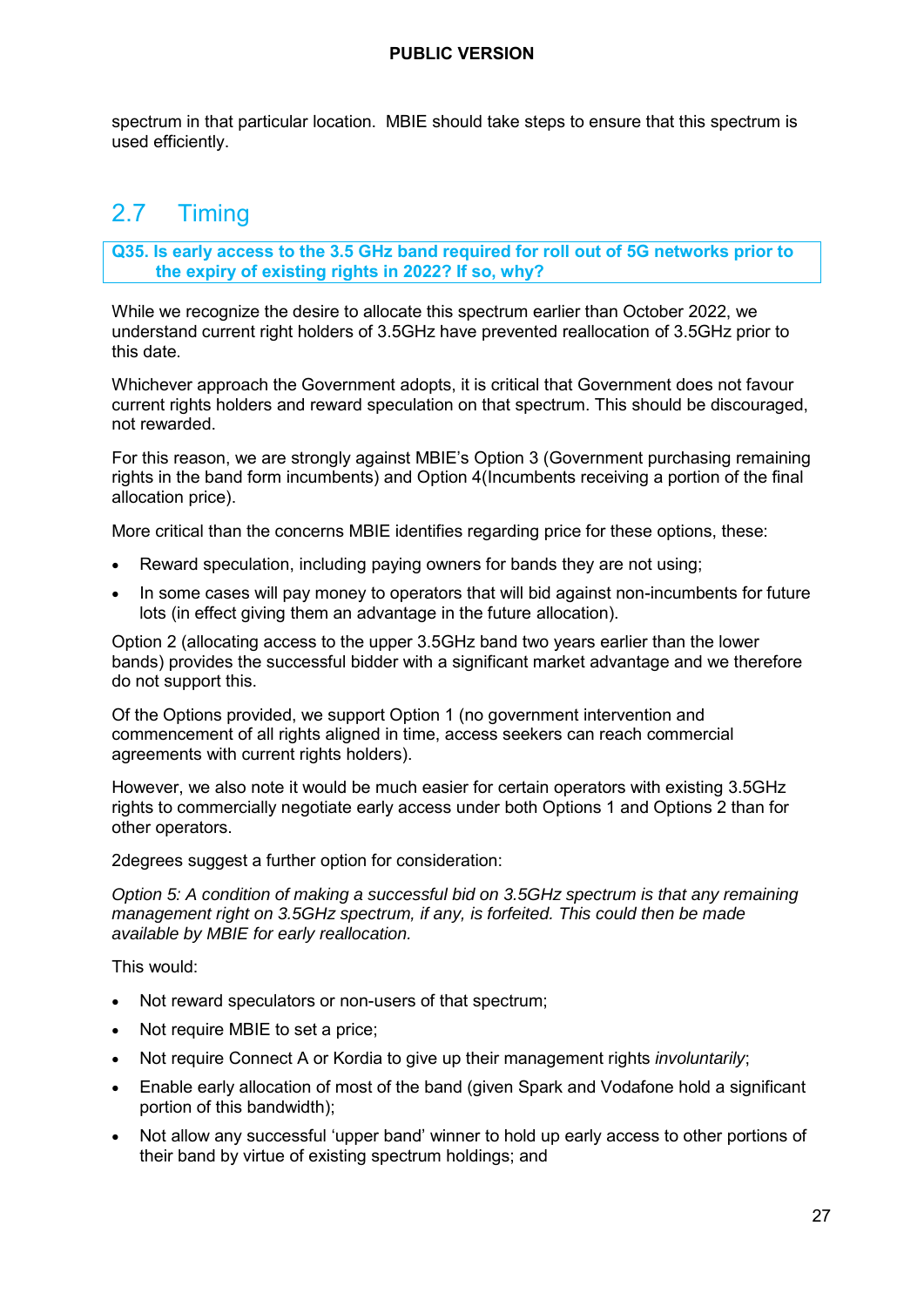• Allow all three national operators an option to have access to some 3.5GHz spectrum early. There would be an advantage to the 'upper band' position, in that this is totally free earlier, but the other operators would not have no 3.5GHz spectrum for those two years.

MBIE could determine the price of early access terms, if relevant, as part of the allocation rules. As an example, this could be determined on a pro-rata per MHz/pop basis based on allocation prices.

#### **Q36. How could early access to the 3.5 GHz band be achieved?**

Please see our response to Q35.

**Q37. Should the government be involved in early access arrangements for the 3.5 GHz band?** 

Please see our response to Q35. 2degrees does not support Government further engaging in facilitating early access.

**Q38. Is early access to the 26 GHz band required for roll out of 5G networks prior to the expiry of existing rights in 2022? If so, why?** 

As set out our response to Q7, while 2degrees will require 26GHz spectrum, it does not support allocating the band 24.25-27.5GHz before identification and technical standards are completed. New Zealand has a history of allocating spectrum too early, which has resulted in under-utilisation of spectrum, spectrum concentration, limiting of competition as well as rewarding of speculators. For example:

- The MDS 2.3GHz band in July 1990: There were 203 licenses issued in 12 management rights nearly over a 20 year period. These were temporary licenses which were issued for short periods and no national service was rolled out. The band reminded idle for most part of its term. Most of the spectrum was owned by one player (Telecom, who held eight out of the twelve blocks) and no long-term service was rolled out.
- The LMDS 26GHz band in Jan/Feb 1998: There were 36 licenses including 6 satellite licenses issued over a 20-year period. For most of the term all the spectrum was owned by one party who did not roll out any substantial service.
- The LMDS 24GHz band in July/August 2002: There are 343 current licenses. It appears that these bands are not used to deliver large scale service. 80% of this band is owned by one party.
- The 3.5GHz band in July/August 2002: There are 2026 licenses in the 3.5GHz band, with the majority of the licences being rolled out by regional players. The largest management rights holder Vodafone has only 35 licences.
- The 2.3GHz band in December 2007: This is one of the prime TDDs band used for cellular services worldwide. MBIE rushed through the allocation of both 2.3GHz and 2.6GHz bands on the promise of wireless broadband roll out by new players. Ten years later the spectrum is concentrated among three players and original buyers made windfall gains along the way. MBIE not enforcing the allocation rules resulted in rewarding speculative behavior: when Craig Wireless bought Woosh, the new entity exceeded the 40MHz spectrum cap, which was not enforced. Kordia and Woosh/Craig Wireless on-sold the